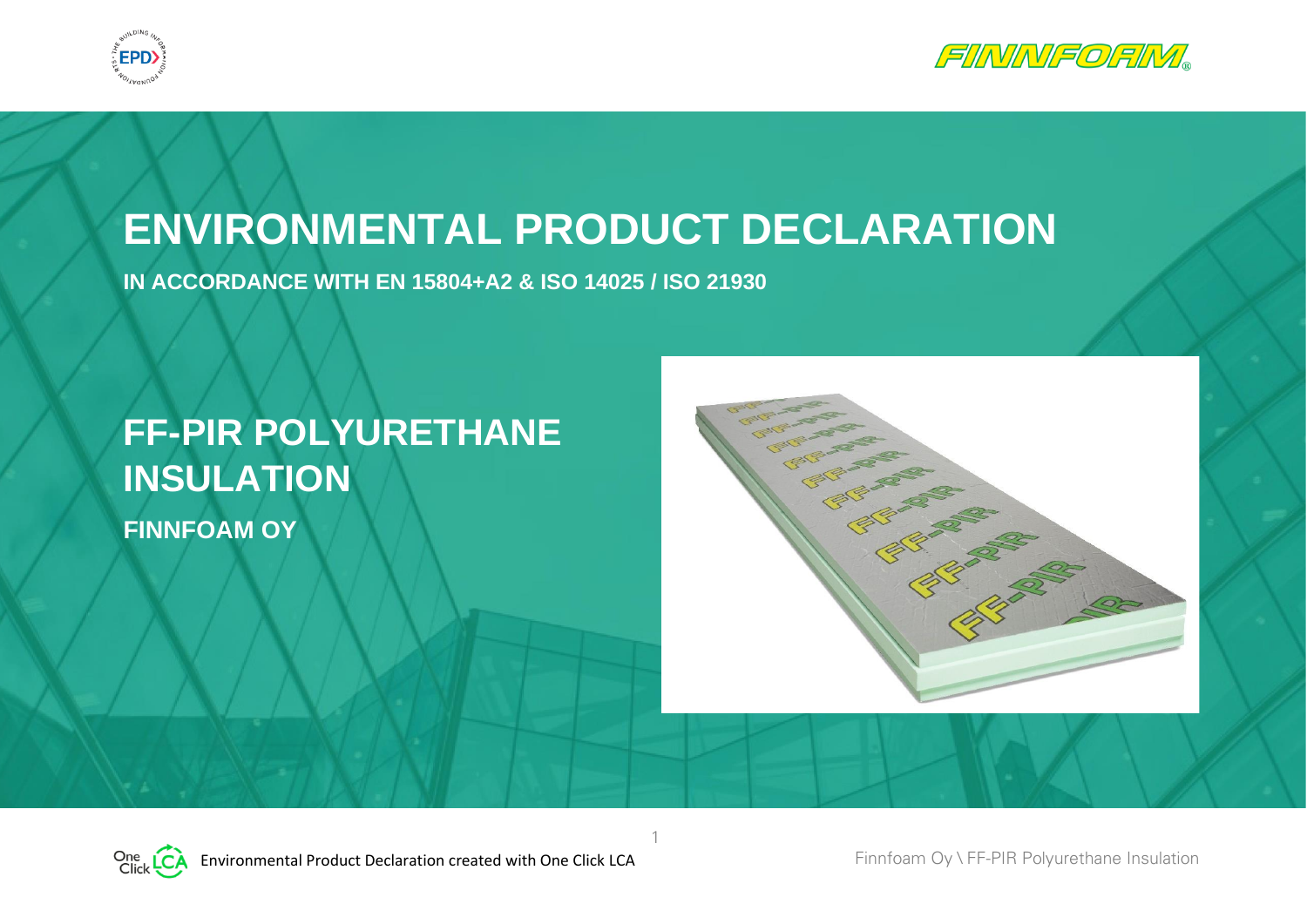



# **GENERAL INFORMATION**

## **MANUFACTURER INFORMATION**

| <b>Manufacturer</b>    | Finnfoam Oy                                       |
|------------------------|---------------------------------------------------|
| <b>Address</b>         | Finnfoam Oy, Satamakatu 5, 24100<br>Salo, Finland |
| <b>Contact details</b> | Sari Judin,<br>sari.judin@finnfoam.fi             |
| Website                | www.finnfoam.fi                                   |

#### **PRODUCT IDENTIFICATION**

| <b>Product name</b>        | FF-PIR Polyurethane Insulation |
|----------------------------|--------------------------------|
| <b>Place of production</b> | Salo, Finland                  |

cessialarla Cours

Jessica Karhu RTS EPD Committee secretary

Laura Apilo Managing Director

# **EPD INFORMATION**

EPDs of construction products may not be comparable if they do not comply with EN 15804 and if they are not compared in a building context.

| <b>EPD program</b><br>operator         | The Building Information Foundation RTS sr<br>Malminkatu 16 A, 00100 Helsinki, Finland<br>http://cer.rts.fi               |
|----------------------------------------|---------------------------------------------------------------------------------------------------------------------------|
| <b>EPD standards</b>                   | This EPD is in accordance with EN 15804 $+A2$ ,<br>ISO 14025 and ISO 21930 standards.                                     |
| <b>Product category</b><br>rules (PCR) | The CEN standard EN 15804+A2 serves as the<br>core PCR. In addition, the RTS PCR (English<br>version, 26.8.2020) is used. |
| <b>EPD author</b>                      | Ipek Goktas, at One Click LCA Ltd<br>Suvilahdenkatu 10 B 00500 Helsinki, Finland<br>www.oneclicklca.com                   |
| <b>EPD verification</b>                | Independent verification of this EPD and data,                                                                            |
|                                        | according to ISO 14025:<br>□ Internal certification <b>Ø</b> External verification                                        |
| <b>EPD verifier</b>                    | Silvia Vilčeková, Silcert, s.r.o.                                                                                         |
| <b>Verification date</b>               | 22.7.2021                                                                                                                 |
| <b>EPD number</b>                      | RTS_140_21                                                                                                                |
| <b>ECO Platform nr.</b>                |                                                                                                                           |
| <b>Publishing date</b>                 | 23.7.2021                                                                                                                 |



2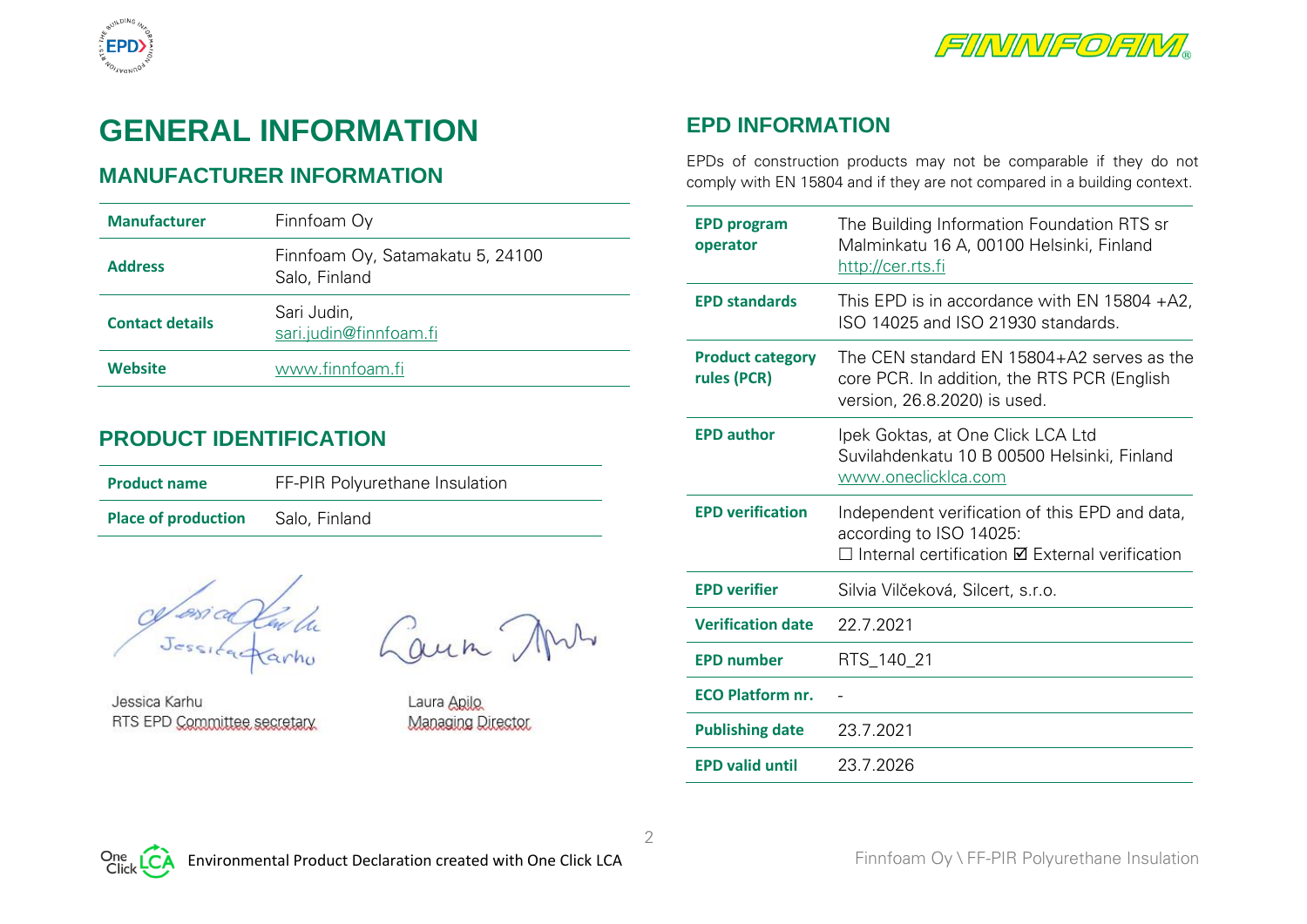



# **PRODUCT INFORMATION**

#### **PRODUCT DESCRIPTION**

Finnfoam Oy only uses PIR insulation materials whose fire endurance is significantly better than that of PUR insulation materials. The fire rating of the insulating foam component of FF-PIR insulation is D-s2, d0. The CE marked FF-PIR is also a mold-proof and safe material in terms of moisture performance. FF-PIR is one of the most effective insulation materials and thermal conductivity of FF-PIR insulation products is 0.022 W/mK.

#### **PRODUCT RAW MATERIAL COMPOSITION**

| <b>Material</b>              | <b>FF-PIR AL</b><br>Weight, kg | <b>FF-PIR PL</b><br>Weight, kg | <b>FF-PIR FR</b><br>Weight, kg |
|------------------------------|--------------------------------|--------------------------------|--------------------------------|
| Aluminium laminate (AL)      | 0.09                           |                                |                                |
| Plastic laminate (PL)        |                                | 0.05                           |                                |
| Fire-Resistant laminate (FR) |                                |                                | 0.23                           |
| MDI isocyanate               | 0.58                           | 0.60                           | 0.49                           |
| Polyester polyol             | 0.28                           | 0.30                           | 0.24                           |
| Pentane                      | 0.05                           | 0.05                           | 0.04                           |

# **PRODUCT RAW MATERIAL MAIN COMPOSITION**

| <b>Raw material category</b> | Amount, mass-% | <b>Material origin</b> |
|------------------------------|----------------|------------------------|
| Fossil materials             | $\geq 77$      | Europe                 |
| <b>Minerals</b>              | $\leq$ 23      | Europe                 |
| Metals                       | ≤ 9            | Europe                 |
| <b>Bio-based materials</b>   |                |                        |

# **SUBSTANCES, REACH - VERY HIGH CONCERN**

The product does not contain any REACH SVHC substances in amounts greater than 0,1% (1000 ppm).

#### **PRODUCT APPLICATION**

FF-PIR thermal insulation products ensure energy-efficiency in walls, roof/ceilings, and the sauna with significantly thinner layers of insulation.

#### **TECHNICAL SPECIFICATIONS**

FF-PIR is available in thicknesses 20 - 240 mm. The study has been conducted on an average FF-PIR insulation panel, with a total thickness of 100 mm. Nominal density of the panel is 33 kg/m3 without coating/laminate, and for example 36.2 kg/m3 with the aluminium-paper coating. Thermal conductivity is 0.022 W(mK). FF-PIR panels are mainly used in insulating roofs and walls.

#### **PRODUCT STANDARDS**

EN 13165:2012 Thermal insulation products for buildings. Factory made rigid polyurethane foam (PUR) products. Specification.

# **PHYSICAL PROPERTIES OF THE PRODUCT**

Detailed physical information can be found from the manufacturer's webpage (www.finnfoam.fi/tuotteet/ff-pir/).

# **ADDITIONAL TECHNICAL INFORMATION**

Further information can be found at www.finnfoam.fi.

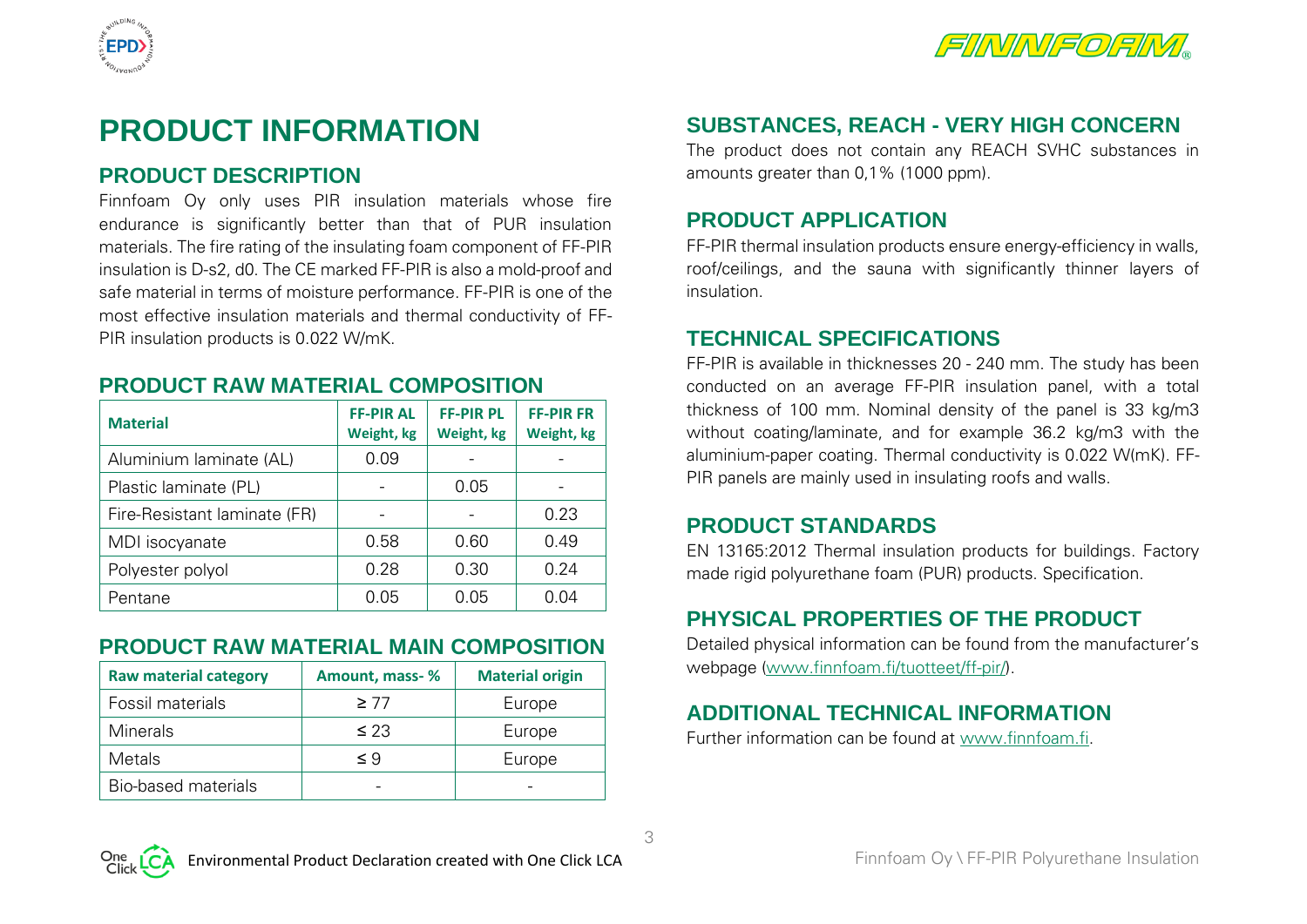



# **PRODUCT LIFE CYCLE**

## **MANUFACTURING AND PACKAGING (A1-A3)**

The main raw materials of the polyurethane production include MDIisocyanate and polyester polyol. The product also contains small amounts of fire retardants as well as colouring. The raw materials are first mixed, after which the mass is evenly spread and expanded with pentane. Most of the pentane remains in the product. The panel is then coated with aluminium, plastic or fire-resistant laminate and cut. The finished product is trimmed, packed into plastic and moved to storage from where it can be shipped to the customers. PIRwaste produced during the manufacturing process is directed to Warmotech factory as a raw material. The production loss is considered in the mass balance.



# **TRANSPORT AND INSTALLATION (A4-A5)**

Annual delivery rates are taken into consideration for transportation scenario. There is no significant weight loss due to the emission of the rest of the pentane in the product during transportation. Transportation impacts occurred from delivering of the product cover direct exhaust emissions of fuel, environmental impacts of fuel production, as well as related infrastructure emissions. (A4)

This EPD does not cover installation. Air, soil and water impacts during installation have not been studied. (A5)

# **PRODUCT USE AND MAINTENANCE (B1-B7)**

This EPD does not cover use phase. Air, soil and water impacts during the use phase have not been studied. During the service life of the product, rest of the pentane is emitted. However, it does not have any harmful impact; therefore, it is not taken into consideration.

# **PRODUCT END OF LIFE (C1-C4, D)**

The rest of the pentane is assumed to be emitted during the service life of the product; therefore, the mass loss due to this blowing agent is taken into consideration in end-of-life stage. Consumption of energy and natural resources in demolition process is assumed to be negligible. (C1) The distance for transportation to disposal is assumed as 50 km and the transportation method is assumed to be lorry. (C2) Considering the manufacturer's information, 100% of endof-life product is assumed to be recycled as it is easy to collect and qualified for recycling. (C3) The environmental impacts of disposal are zero since 100% of the end-of-life product is considered to be recycled. (C4) Thanks to the recycling process, end-of-life product replaces virgin material in further productions. (D)





 $\Delta$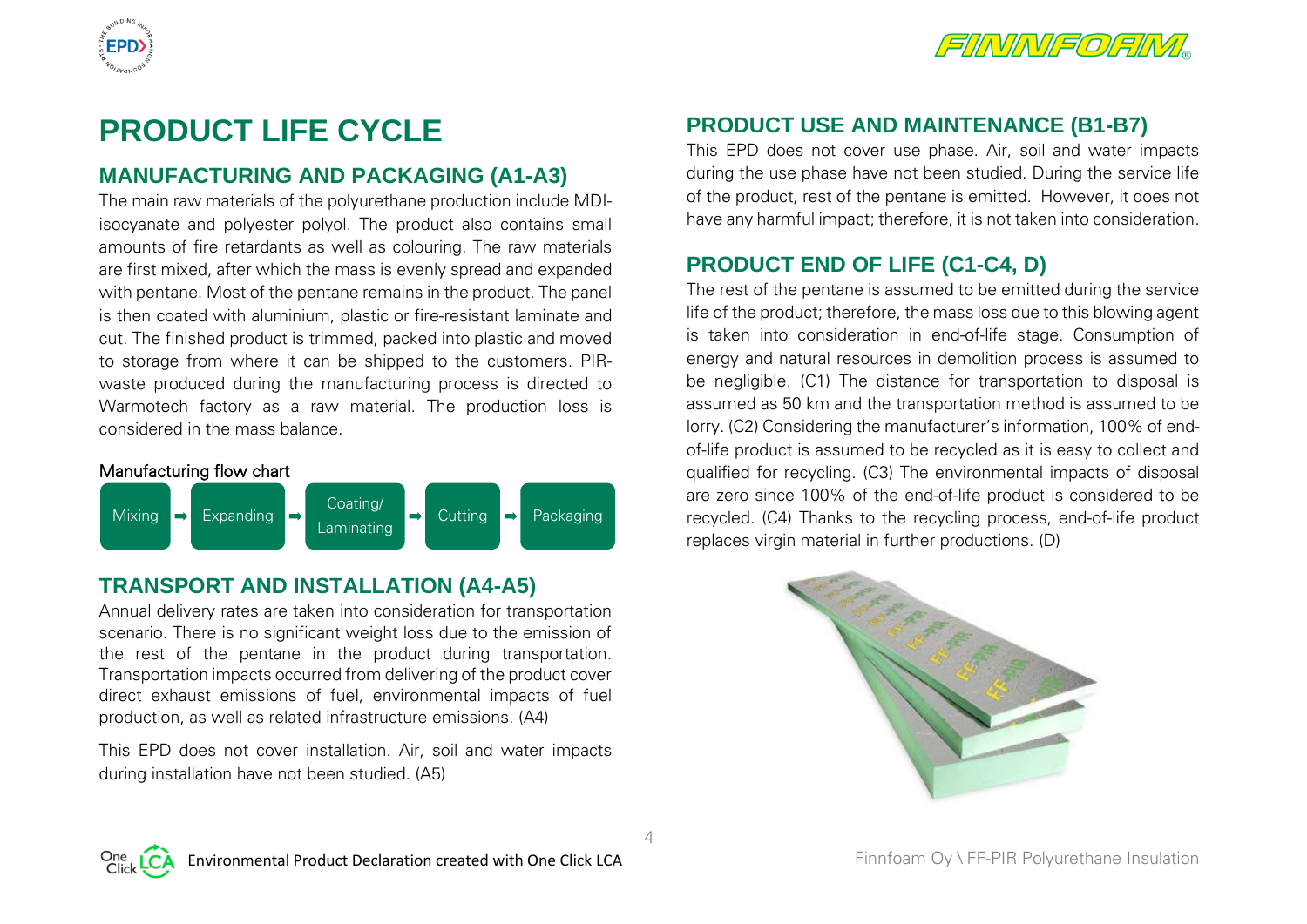



# **LIFE CYCLE ASSESSMENT**

# **LIFE CYCLE ASSESSMENT INFORMATION**

**Period for data** 2019 year

#### **DECLARED AND FUNCTIONAL UNIT**

| <b>Declared unit</b>          | 1 ka |  |
|-------------------------------|------|--|
| <b>Mass per declared unit</b> | 1 ka |  |

#### **BIOGENIC CARBON CONTENT**

Product's biogenic carbon content at the factory gate

|  |  | Biogenic carbon content in product. kg C |  |  |  |
|--|--|------------------------------------------|--|--|--|
|--|--|------------------------------------------|--|--|--|

**Biogenic carbon content in packaging. kg C** 

#### **SYSTEM BOUNDARY**

The scope of the EPD is "cradle to gate with modules A4, C1-C4 and D". The modules A1 (Raw material supply), A2 (Transport) and A3 (Manufacturing), A4 (Transport), as well as C1 (Deconstruction/ demolition), C2 (Transport at end-of-life), C3 (Waste processing), C4 (Disposal) and D (benefits and loads beyond the system boundary) are included in the study.

| <b>Product stage</b>                          |                                               |           | <b>Assembly</b><br>stage |            | Use stage   |            |                        |                           |                                   |                                 | End of life stage           |                    |                                            |                | <b>Beyond the</b><br>system<br>boundaries |                 |           |
|-----------------------------------------------|-----------------------------------------------|-----------|--------------------------|------------|-------------|------------|------------------------|---------------------------|-----------------------------------|---------------------------------|-----------------------------|--------------------|--------------------------------------------|----------------|-------------------------------------------|-----------------|-----------|
| A1<br>A2                                      | A <sub>3</sub>                                | A4        | <b>A5</b>                | <b>B1</b>  | <b>B2</b>   | <b>B3</b>  | <b>B4</b>              | <b>B5</b>                 | <b>B6</b>                         | <b>B7</b>                       | C <sub>1</sub>              | C <sub>2</sub>     | C <sub>3</sub>                             | C <sub>4</sub> | D                                         | D               | D         |
| X<br>x                                        | x                                             | X         | <b>MND</b>               | <b>MND</b> | <b>MND</b>  | <b>MND</b> | <b>MND</b>             | <b>MND</b>                | <b>MND</b>                        | <b>MND</b>                      | $\mathbf x$                 | $\mathbf x$        | x                                          | $\mathbf x$    | x                                         | x               | x         |
| ₹<br>Raw<br>نه<br>5<br>m<br>materials<br>ğort | Ξ<br>യ<br>틂<br>$\overline{a}$<br>Ξ<br>اس<br>س | Transport | <b>Assembly</b>          | Use        | Maintenance | Repai      | Repla<br>႙<br>Ë<br>ēnt | <b>Refurbish</b><br>lment | o<br>e<br>ខូ<br>ē<br>ational<br>듰 | ۰<br>water<br>perational<br>mse | Deconstr./<br>Ω<br>emo<br>- | Tran<br>ū<br>ioort | ٤<br><b>aste</b><br>proces<br>≌.<br>5<br>œ | Disposal       | Reuse                                     | <b>Recovery</b> | Recycling |

Modules not declared = MND

# **CUT-OFF CRITERIA**

5

The study does not exclude any modules or processes which are stated mandatory in the EN 15804A1:2012+A2:2019 and RTS PCR. The study does not exclude any hazardous materials or substances.

The study includes all major raw material and energy consumption. All inputs and outputs of the unit processes which data are available for are included in the calculation. There is no neglected unit process more than 1% of total mass and energy flows. The total neglected input and output flows do also not exceed 5% of energy usage or mass. The life cycle analysis includes all industrial processes from raw material acquisition to production, distribution, and end-of-life stages.

The modules A5, B1-B7 have not been calculated. Accordingly, at a minimum, used sources and generated waste during installation, and emitted pentane during service life are excluded.

The production of capital equipment, construction activities, and infrastructure, maintenance and operation of capital equipment, personnel-related activities, energy, and water use related to company management and sales activities are excluded.

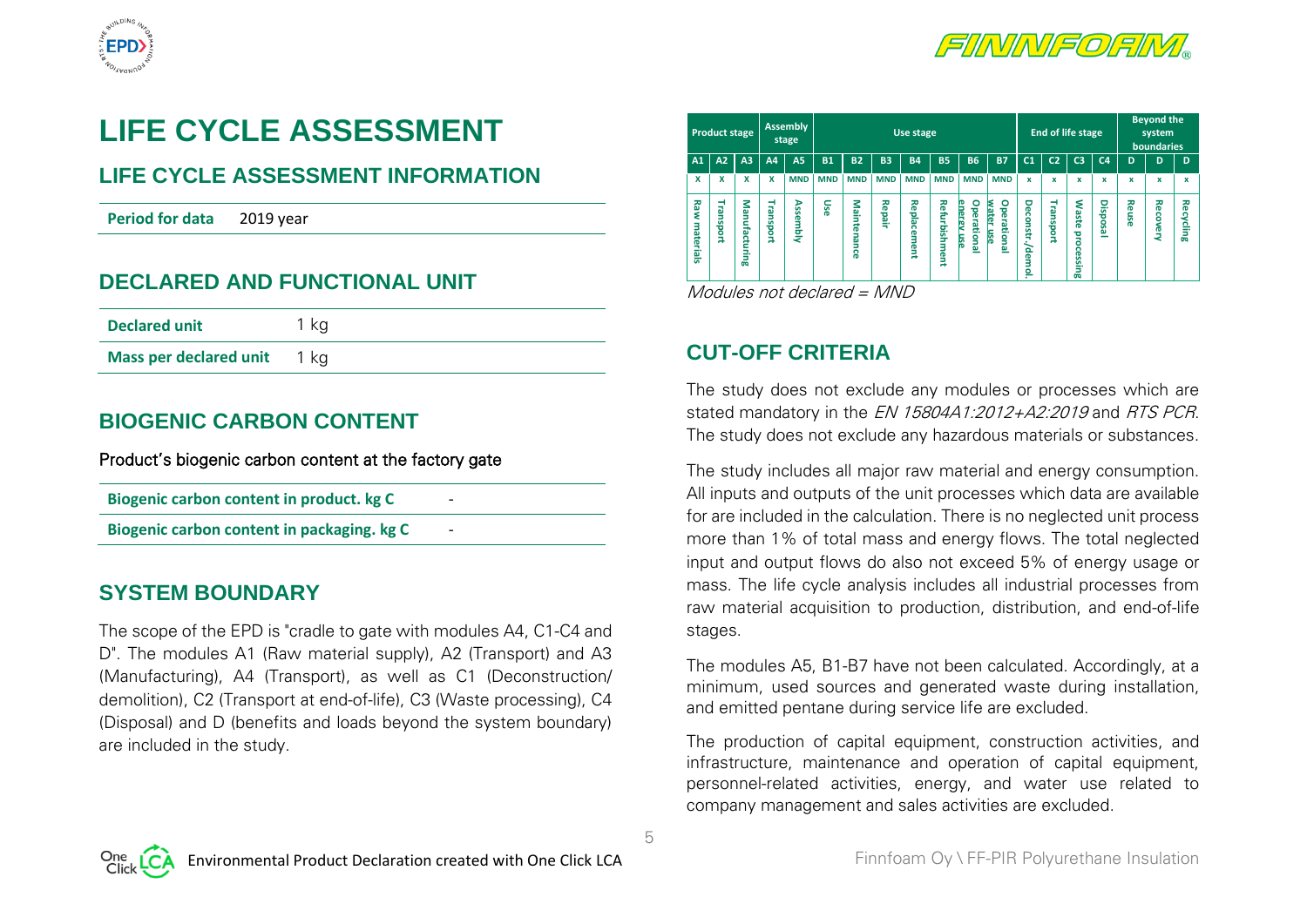

## **ALLOCATION, ESTIMATES AND ASSUMPTIONS**

Allocation is based on annual production rate and made with high accuracy and precision. The values for 1 kg of the produced product which is used within this study are calculated by considering the total product weight per annual production. The product output is fixed to 1 kg and the corresponding amount of product is used in the calculations.

In the production plant, several kinds of products are produced; since the production processes of these products are similar, the annual production percentages are taken into consideration for allocation. According to the ratio of the annual production of the declared product to the total annual production at the factory, the annual total energy consumption, packaging materials and the generated waste per the declared product are allocated. Subsequently, the produced product output fixed to 1kg and the corresponding amount of product is used in the calculations.

This LCA study is conducted in accordance with all methodological considerations, such as performance, system boundaries, data quality, allocation procedures, and decision rules to evaluate inputs and outputs. All estimations and assumptions are given below.

■ Module A2, A4 & C2: Vehicle capacity utilization volume factor is assumed to be 1 which means full load. In reality it may vary but as the role of transportation emission in total results is small and so the variety in load assumed to be negligible. Empty returns are not taken into account as it is assumed that return trip is used by transportation companies to serve the needs of other clients.

- Module A4: Transportation doesn't cause losses as products are packaged properly. Also, volume capacity utilisation factor is assumed to be 1 for the nested packaged products. Additionally, transportation distances and vehicle types are assumed according to the delivery in the last year.
- Module C1: The impacts of the disassembly stage are assumed zero, since the consumption of energy and natural resources for disassembling the end-of-life product is negligible.
- Module C2: Transportation distance to the closest disposal area is estimated as 50 km and the transportation method is assumed as lorry which is the most common.
- Module C3, C4, D: According to the manufacturer's information, 100% of the end-of-life product is assumed to be recycled due to the recycling potential of the end-of-life product and its value in the market. In order the PIR-material at the end of its lifetime to be recycled and used as raw material in Warmotech products, boards have to be used according to the guidelines stated by Finnfoam; for example, product should not have been exposed to UV-radiation during the use. Module C4 impacts are zero as the products are considered to be 100 % collected for recycling. Module D considers the benefits of production of recycled material which replaces virgin material.

#### **AVERAGES AND VARIABILITY**

6

Any average and variation are not concerned since this EPD refers one specific product produced in one production plant. There are different laminate options for the product; however, the products with different laminates have been assessed independently. The results are given separately for each product with different laminates.

EPD)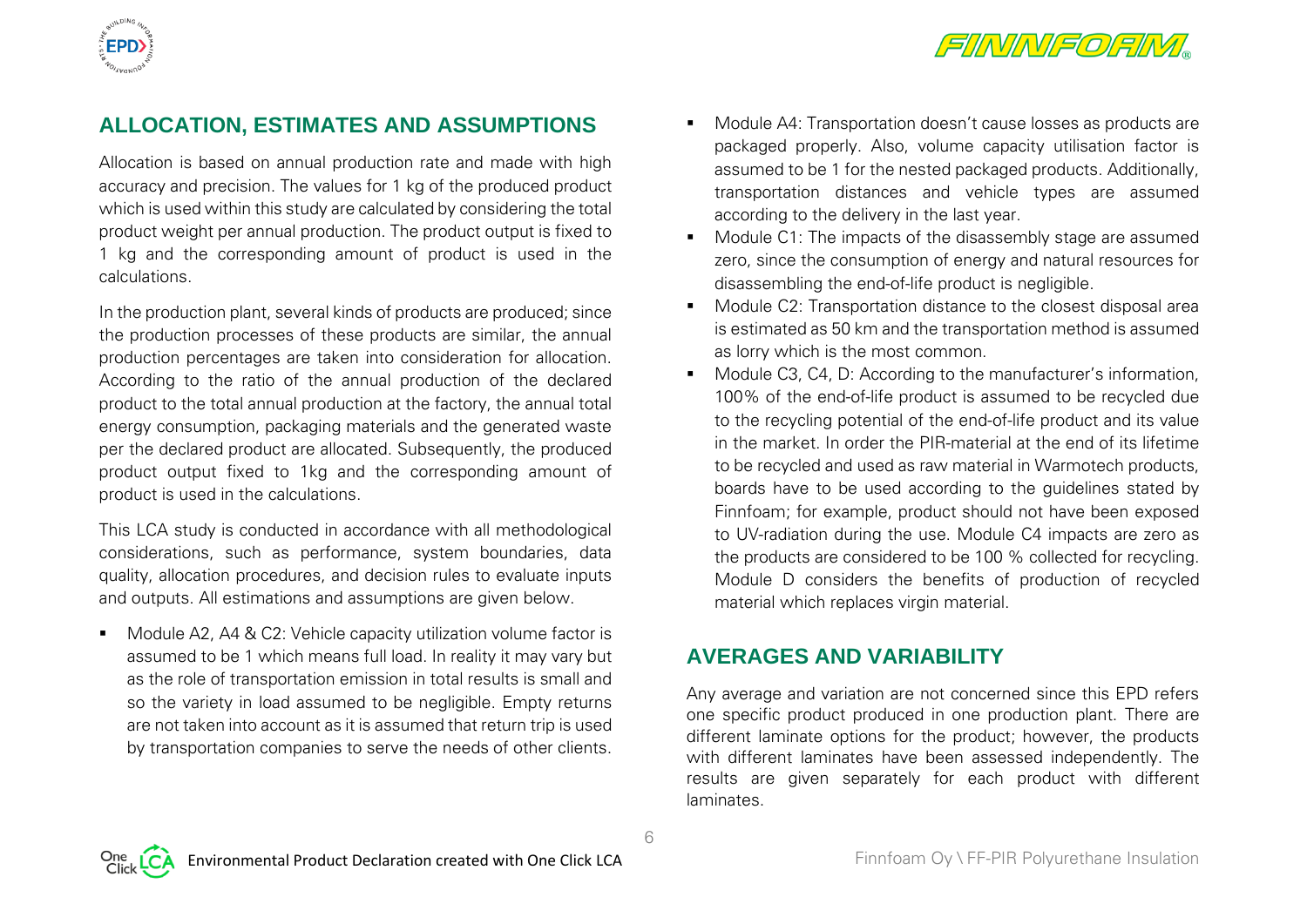



# **ENVIRONMENTAL IMPACT DATA**

The LCIA results are relative expressions and do not predict impacts on category endpoints, the exceeding of thresholds, safety margins or risks.

Note: "ENVIRONMENTAL IMPACTS - EN 15804+A1, CML / ISO 21930" and "ENVIRONMENTAL IMPACTS - TRACI 2.1" are presented in ANNEX-1 and ANNEX-2 respectively.

#### **FF-PIR WITH ALUMINIUM LAMINATE**

#### **CORE ENVIRONMENTAL IMPACT INDICATORS – EN 15804+A2, PEF**

| <b>Impact category</b>                             | <b>Unit</b>          | A1           | A2           | A <sub>3</sub> | $A1-A3$      | A4       | <b>A5</b>  | <b>B1-B7</b> | C <sub>1</sub> | C <sub>2</sub> | C <sub>3</sub> | C <sub>4</sub> | D             |
|----------------------------------------------------|----------------------|--------------|--------------|----------------|--------------|----------|------------|--------------|----------------|----------------|----------------|----------------|---------------|
| Climate change - total                             | kg CO <sub>2</sub> e | $2.27E + 00$ | 2.08E-01     | 1.79E-01       | $2.66E + 00$ | 1.83E-02 | <b>MND</b> | <b>MND</b>   | $0.00E + 00$   | 6.08E-03       | 6.19E-01       | $0.00E + 00$   | $-1.65E + 00$ |
| Climate change - fossil                            | kg CO <sub>2</sub> e | $2.26E + 00$ | 2.08E-01     | 1.77E-01       | $2.65E + 00$ | 1.85E-02 | <b>MND</b> | <b>MND</b>   | $0.00E + 00$   | 6.07E-03       | 6.19E-01       | $0.00E + 00$   | $-1.65E + 00$ |
| Climate change - biogenic                          | kg CO <sub>2</sub> e | 6.65E-03     | 1.27E-04     | 5.58E-04       | 7.34E-03     | 1.34E-05 | <b>MND</b> | <b>MND</b>   | $0.00E + 00$   | 3.72E-06       | 4.06E-05       | $0.00E + 00$   | $-4.69E-03$   |
| Climate change - LULUC                             | kg CO <sub>2</sub> e | 2.05E-03     | 6.93E-05     | 1.48E-03       | 3.60E-03     | 5.56E-06 | <b>MND</b> | <b>MND</b>   | $0.00E + 00$   | 2.14E-06       | 2.00E-05       | $0.00E + 00$   | $-1.75E-03$   |
| Ozone depletion                                    | kg CFC11e            | 4.95E-06     | 4.79E-08     | .95E-08        | 5.02E-06     | 4.34E-09 | <b>MND</b> | <b>MND</b>   | $0.00E + 00$   | 1.39E-09       | 7.95E-09       | $0.00E + 00$   | $-4.56E-06$   |
| Acidification                                      | mol $H^+e$           | 7.75E-03     | 8.59E-04     | 7.26E-04       | 9.34E-03     | 7.76E-05 | <b>MND</b> | <b>MND</b>   | $0.00E + 00$   | 2.50E-05       | 5.17E-03       | $0.00E + 00$   | $-5.58E-03$   |
| Eutrophication, aquatic freshwater 1               | kg Pe                | 3.29E-05     | 1.72E-06     | 7.94E-06       | 4.26E-05     | 1.50E-07 | <b>MND</b> | <b>MND</b>   | $0.00E + 00$   | 5.25E-08       | 4.72E-07       | $0.00E + 00$   | $-1.58E-05$   |
| Eutrophication, aquatic marine                     | kg Ne                | 1.49E-03     | 2.57E-04     | 1.29E-04       | 1.88E-03     | 2.34E-05 | <b>MND</b> | <b>MND</b>   | $0.00E + 00$   | 7.41E-06       | 3.02E-03       | $0.00E + 00$   | $-1.18E-03$   |
| Eutrophication, terrestrial                        | mol Ne               | 1.69E-02     | 2.83E-03     | .53E-03        | 2.13E-02     | 2.58E-04 | <b>MND</b> | <b>MND</b>   | $0.00E + 00$   | 8.18E-05       | 2.93E-02       | $0.00E + 00$   | $-1.34E-02$   |
| Photochemical ozone formation                      | kg NMVOCe            | 5.42E-03     | 8.86E-04     | 3.07E-03       | 9.38E-03     | 8.30E-05 | <b>MND</b> | <b>MND</b>   | $0.00E + 00$   | 2.57E-05       | 7.25E-03       | $0.00E + 00$   | $-6.85E-03$   |
| Abiotic depletion, minerals & metals <sup>2</sup>  | kg Sbe               | 3.09E-04     | 4.79E-06     | 7.16E-07       | 3.15E-04     | 3.15E-07 | <b>MND</b> | <b>MND</b>   | $0.00E + 00$   | 1.52E-07       | 7.52E-07       | $0.00E + 00$   | $-1.37E-04$   |
| Abiotic depletion of fossil resources <sup>2</sup> | <b>MJ</b>            | $6.92E + 01$ | $3.17E + 00$ | $5.32E + 00$   | $7.77E + 01$ | 2.87E-01 | <b>MND</b> | <b>MND</b>   | $0.00E + 00$   | 9.26E-02       | 5.92E-01       | $0.00E + 00$   | $-6.25E + 01$ |
| Water use <sup>2</sup>                             | $m3e$ deprived       | 4.61E-01     | 1.09E-02     | 7.07E-02       | 5.43E-01     | 1.07E-03 | <b>MND</b> | <b>MND</b>   | $0.00E + 00$   | 3.29E-04       | 1.75E-02       | $0.00E + 00$   | $-4.06E - 01$ |

<sup>1</sup> The required characterisation method and data are in kg P-eq; to get PO<sub>4</sub>e, multiply the result by 3.07.

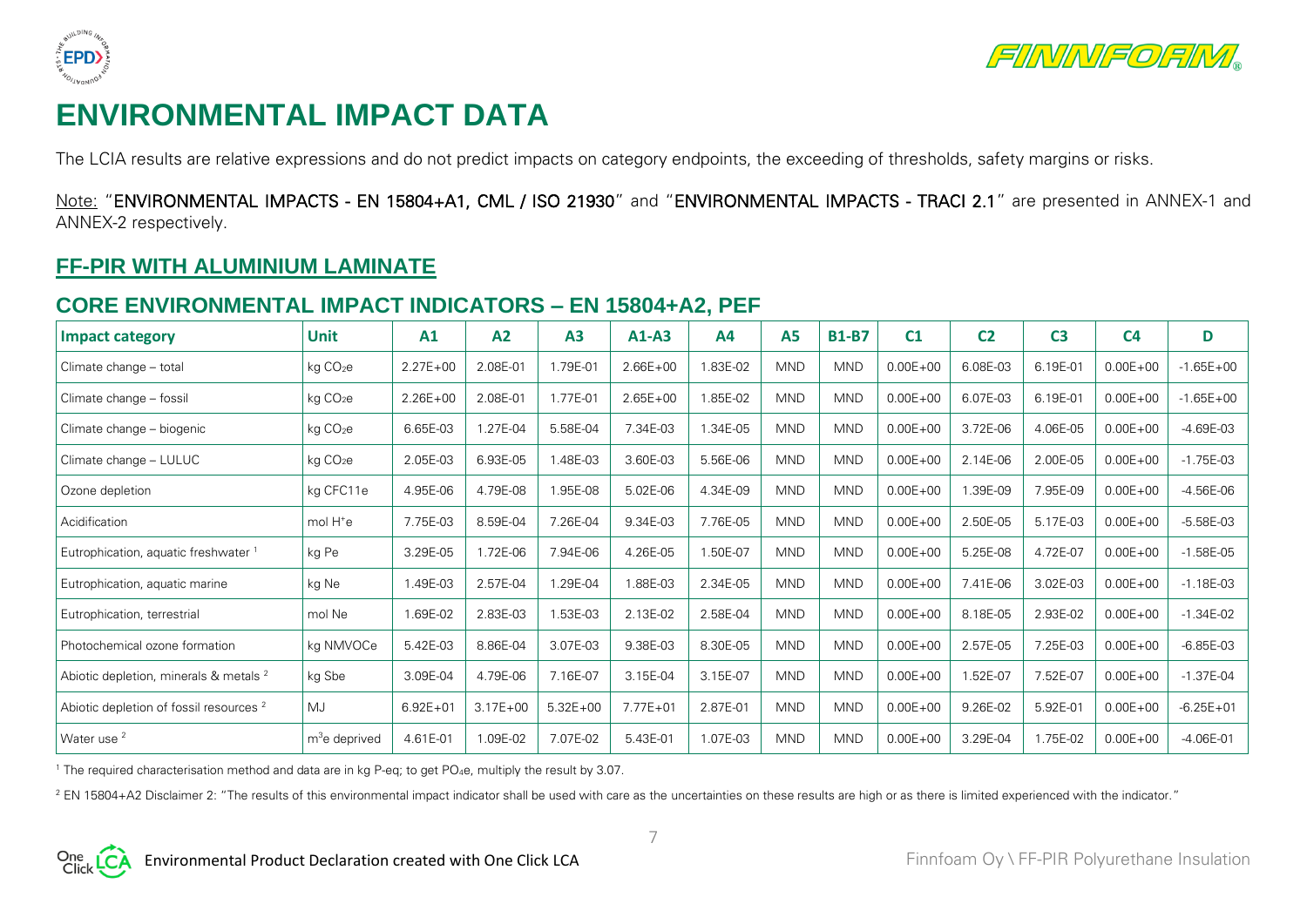



# **FF-PIR WITH ALUMINIUM LAMINATE**

#### **ADDITIONAL ENVIRONMENTAL IMPACT INDICATORS – EN 15804+A2, PEF**

| Impact category                                 | Unit        | A1           | A <sub>2</sub> | A <sub>3</sub> | $A1-A3$      | A <sub>4</sub> | A5         | <b>B1-B7</b> | C1           | C2        | C3           | C4           | D             |
|-------------------------------------------------|-------------|--------------|----------------|----------------|--------------|----------------|------------|--------------|--------------|-----------|--------------|--------------|---------------|
| Particulate matter                              | Incidence   | .33E-07      | $.62E-08$      | 3.92E-09       | .53E-07      | .67E-09        | <b>MND</b> | <b>MND</b>   | $0.00E + 00$ | 4.69E-10  | 2.65E-07     | $0.00E + 00$ | -7.43E-08     |
| lonizing radiation, human health 3              | kBg U235e   | 7.80E-01     | .39E-02        | 9.93E-02       | 8.93E-01     | 1.26E-03       | <b>MND</b> | <b>MND</b>   | $0.00E + 00$ | 4.05E-04  | 2.12E-03     | $0.00E + 00$ | $-8.07E - 01$ |
| Eco-toxicity (freshwater) <sup>2</sup>          | <b>CTUe</b> | $2.57E + 01$ | $2.44E + 00$   | 2.76E+00       | $3.09E + 01$ | 2.20E-01       | <b>MND</b> | <b>MND</b>   | $0.00E + 00$ | .23E-02   | $1.26E + 01$ | $0.00E + 00$ | $-1.43E + 01$ |
| Human toxicity, cancer effects <sup>2</sup>     | <b>CTUh</b> | 1.57E-09     | 6.74E-11       | 5.53E-1        | .69E-09      | 5.62E-12       | <b>MND</b> | <b>MND</b>   | $0.00E + 00$ | 2.05E-12  | 4.15E-09     | $0.00E + 00$ | $-7.87E-10$   |
| Human toxicity, non-cancer effects <sup>2</sup> | <b>CTUh</b> | 3.11E-08     | 2.81E-09       | $.41E - 0.9$   | 3.53E-08     | 2.60E-10       | <b>MND</b> | <b>MND</b>   | $0.00E + 00$ | 8.30E-1   | .55E-08      | $0.00E + 00$ | $-2.90E-08$   |
| Land use related impacts/soil quality $^2$      |             | 1.09E+00     | $3.52E + 00$   | .54E-01        | $4.76E + 00$ | 4.34E-01       | <b>MND</b> | <b>MND</b>   | $0.00E + 00$ | $.03E-01$ | 7.69E-01     | $0.00E + 00$ | $-3.15E+00$   |

<sup>2</sup> EN 15804+A2 Disclaimer 2: "The results of this environmental impact indicator shall be used with care as the uncertainties on these results are high or as there is limited experienced with the indicator."

<sup>3</sup> EN 15804+A2 Disclaimer 1: "This impact category deals mainly with the eventual impact of low dose ionizing radiation on human health of the nuclear fuel cycle. It does not consider effects due to possible nuclear accidents, occupational exposure nor due to radioactive waste disposal in underground facilities. Potential ionizing radiation from the soil, from radon and from some construction materials is also not measured by this indicator."

#### **USE OF NATURAL RESOURCES**

| <b>Impact category</b>               | <b>Unit</b>    | A1           | A2           | A <sub>3</sub> | $A1-A3$      | A <sub>4</sub> | A <sub>5</sub> | <b>B1-B7</b> | C <sub>1</sub> | C <sub>2</sub> | C <sub>3</sub> | C <sub>4</sub> | D             |
|--------------------------------------|----------------|--------------|--------------|----------------|--------------|----------------|----------------|--------------|----------------|----------------|----------------|----------------|---------------|
| Renewable PER used as energy         | MJ             | $2.29E + 00$ | 4.28E-02     | $.29E + 00$    | $3.62E + 00$ | 3.62E-03       | <b>MND</b>     | <b>MND</b>   | $0.00E + 00$   | 1.32E-03       | $.02E-02$      | $0.00E + 00$   | $-2.68E + 00$ |
| Renewable PER used as materials      | MJ             | 4.98E-01     | $0.00E + 00$ | $0.00E + 00$   | 4.98E-01     | $0.00E + 00$   | <b>MND</b>     | <b>MND</b>   | $0.00E + 00$   | $0.00E + 00$   | $0.00E + 00$   | $0.00E + 00$   | $-4.58E - 01$ |
| Total use of renewable PER           | <b>MJ</b>      | $2.79E + 00$ | 4.28E-02     | $.29E + 00$    | $4.12E + 00$ | 3.62E-03       | <b>MND</b>     | <b>MND</b>   | $0.00E + 00$   | 1.32E-03       | 1.02E-02       | $0.00E + 00$   | $-3.14E + 00$ |
| Non-renewable PER used as energy     | MJ             | $5.63E + 01$ | $3.17E + 00$ | $4.55E + 00$   | $6.40E + 01$ | 2.87E-01       | <b>MND</b>     | <b>MND</b>   | $0.00E + 00$   | 9.26E-02       | 5.92E-01       | $0.00E + 00$   | $-4.91E + 01$ |
| Non-renewable PER used as materials  | MJ             | $1.52E + 01$ | $0.00E + 00$ | 7.65E-01       | $1.60E + 01$ | $0.00E + 00$   | <b>MND</b>     | <b>MND</b>   | $0.00E + 00$   | $0.00E + 00$   | $0.00E + 00$   | $0.00E + 00$   | $-1.55E + 01$ |
| Total use of non-renewable PER       | MJ             | $7.14E + 01$ | $3.17E + 00$ | $5.32E + 00$   | $7.99E + 01$ | 2.87E-01       | <b>MND</b>     | <b>MND</b>   | $0.00E + 00$   | 9.26E-02       | 5.92E-01       | $0.00E + 00$   | $-6.46E + 01$ |
| Use of secondary materials           | kg             | 7.97E-02     | $0.00E + 00$ | 2.50E-04       | 8.00E-02     | $0.00E + 00$   | <b>MND</b>     | <b>MND</b>   | $0.00E + 00$   | $0.00E + 00$   | $0.00E + 00$   | $0.00E + 00$   | $-2.45E-02$   |
| Use of renewable secondary fuels     | MJ             | $0.00E + 00$ | $0.00E + 00$ | $0.00E + 00$   | $0.00E + 00$ | $0.00E + 00$   | <b>MND</b>     | <b>MND</b>   | $0.00E + 00$   | $0.00E + 00$   | $0.00E + 00$   | $0.00E + 00$   | $0.00E + 00$  |
| Use of non-renewable secondary fuels | MJ             | $0.00E + 00$ | $0.00E + 00$ | $0.00E + 00$   | $0.00E + 00$ | $0.00E + 00$   | <b>MND</b>     | <b>MND</b>   | $0.00E + 00$   | $0.00E + 00$   | $0.00E + 00$   | $0.00E + 00$   | $0.00E + 00$  |
| Use of net fresh water               | m <sup>3</sup> | 1.36E+01     | 5.91E-04     | .45E-03        | 1.36E+01     | 5.98E-05       | <b>MND</b>     | <b>MND</b>   | $0.00E + 00$   | 1.76E-05       | 5.66E-04       | $0.00E + 00$   | $-1.25E + 01$ |

PER abbreviation stands for primary energy resources.



8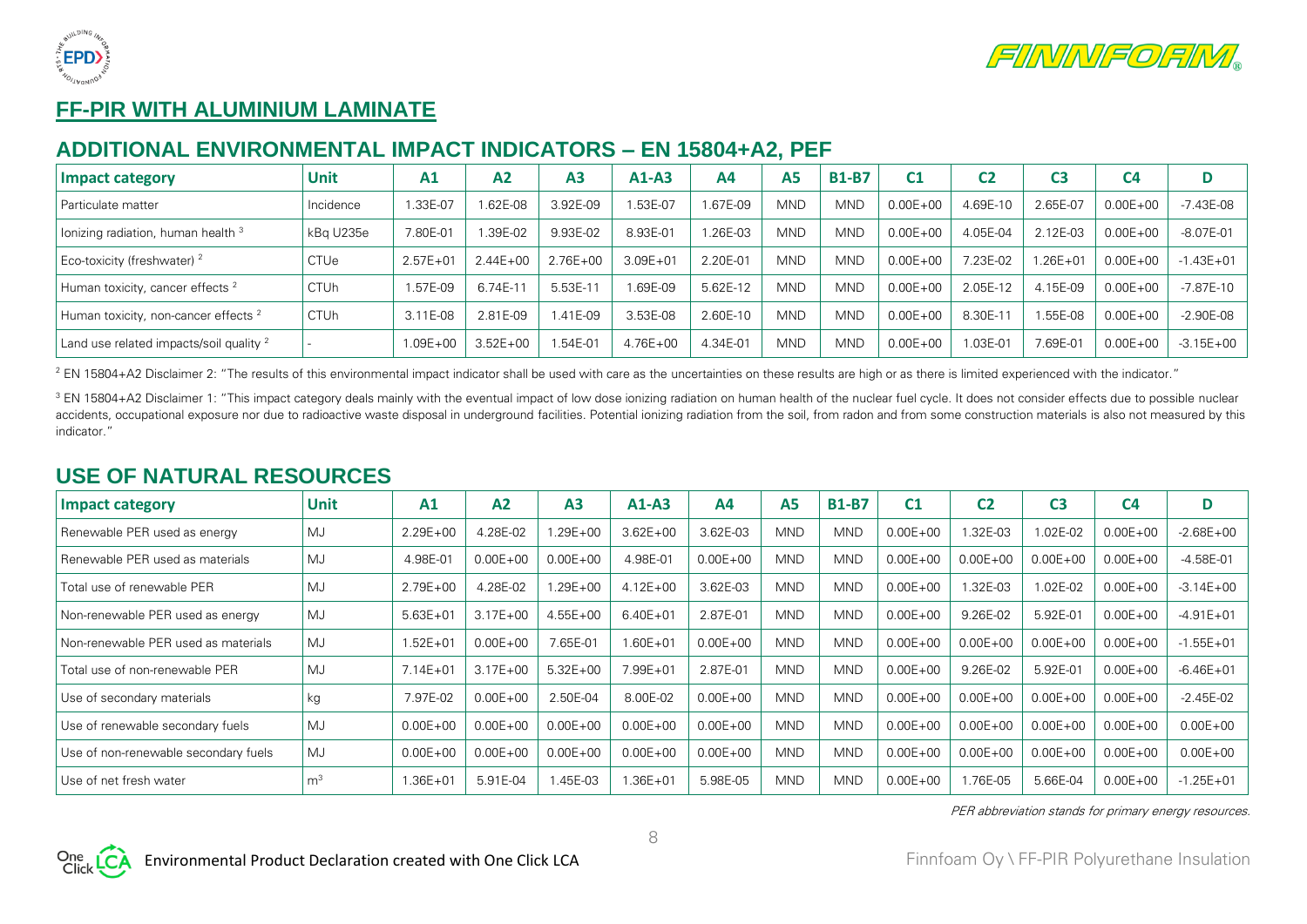



# **FF-PIR WITH ALUMINIUM LAMINATE**

#### **END OF LIFE – WASTE**

| Impact category     | Unit | A <sub>1</sub> | A2       | A <sub>3</sub> | $A1-A3$  | A4       | A5  | <b>B1-B7</b> | C <sub>1</sub> | C <sub>2</sub> |              | C <sub>4</sub> |               |
|---------------------|------|----------------|----------|----------------|----------|----------|-----|--------------|----------------|----------------|--------------|----------------|---------------|
| l Hazardous waste   |      | 1.32E-01       | 3.17E-03 | $.12E-02$      | I.46E-01 | 2.79E-04 | MND | <b>MND</b>   | $0.00E + 00$   | 9.64E-05       | $0.00E + 00$ | $0.00E + 00$   | -4.44E-02     |
| Non-hazardous waste |      | $.40E + 00$    | 2.70E-01 | 2.91E-01       | 1.96E+00 | 3.09E-02 | MND | <b>MND</b>   | $0.00E + 00$   | 8.01E-03       | $0.00E + 00$ | $0.00E + 00$   | $-7.28E - 01$ |
| Radioactive waste   | kg   | 3.23E-04       | 2.18E-05 | 4.28E-05       | 3.88E-04 | 1.97E-06 | MND | <b>MND</b>   | $0.00E + 00$   | 6.34E-07       | $0.00E + 00$ | $0.00E + 00$   | $-3.42E - 04$ |

## **END OF LIFE – OUTPUT FLOWS**

| Impact category               | Unit | A1           | Α2           | A <sub>3</sub> | $A1-A3$      | A4           | A <sub>5</sub> | <b>B1-B7</b> | C <sub>1</sub> | C <sub>2</sub> |              | C <sub>4</sub> |              |
|-------------------------------|------|--------------|--------------|----------------|--------------|--------------|----------------|--------------|----------------|----------------|--------------|----------------|--------------|
| Components for reuse          | кg   | $0.00E + 00$ | $0.00E + 00$ | $0.00E + 00$   | $0.00E + 00$ | $0.00E + 00$ | <b>MND</b>     | <b>MND</b>   | $0.00E + 00$   | $0.00E + 00$   | $0.00E + 00$ | $0.00E + 00$   | $0.00E + 00$ |
| Materials for recycling       | кg   | $0.00E + 00$ | $0.00E + 00$ | $0.00E + 00$   | $0.00E + 00$ | $0.00E + 00$ | <b>MND</b>     | <b>MND</b>   | $0.00E + 00$   | $0.00E + 00$   | 9.53E-01     | $0.00E + 00$   | $0.00E + 00$ |
| Materials for energy recovery | кg   | $0.00E + 00$ | $0.00E + 00$ | $0.00E + 00$   | $0.00E + 00$ | $0.00E + 00$ | <b>MND</b>     | <b>MND</b>   | $0.00E + 00$   | $0.00E + 00$   | $0.00E + 00$ | $0.00E + 00$   | $0.00E + 00$ |
| Exported energy               | MJ   | $0.00E + 00$ | $0.00E + 00$ | $0.00E + 00$   | $0.00E + 00$ | $0.00E + 00$ | <b>MND</b>     | <b>MND</b>   | $0.00E + 00$   | $0.00E + 00$   | $0.00E + 00$ | $0.00E + 00$   | $0.00E + 00$ |

# **KEY INFORMATION TABLE (RTS) – KEY INFORMATION PER KG OF PRODUCT**

| <b>Impact category</b>                             | <b>Unit</b>               | A1           | A <sub>2</sub> | A <sub>3</sub> | $A1-A3$      | A4           | A <sub>5</sub> | <b>B1-B7</b> | C1           | C <sub>2</sub> | C3           | C <sub>4</sub> |               |
|----------------------------------------------------|---------------------------|--------------|----------------|----------------|--------------|--------------|----------------|--------------|--------------|----------------|--------------|----------------|---------------|
| Climate change - total                             | kg CO <sub>2</sub> e      | $2.27E + 00$ | 2.08E-01       | .79E-01        | $2.66E + 00$ | .83E-02      | <b>MND</b>     | <b>MND</b>   | $0.00E + 00$ | 6.08E-03       | 6.19E-01     | $0.00E + 00$   | $-1.65E + 00$ |
| Abiotic depletion. minerals & metals <sup>2</sup>  | kg Sbe                    | 3.09E-04     | 4.79E-06       | 16E-07         | 3.15E-04     | 3.15E-07     | <b>MND</b>     | <b>MND</b>   | $0.00E + 00$ | .52E-07        | 7.52E-07     | $0.00E + 00$   | $-1.37E - 04$ |
| Abiotic depletion of fossil resources <sup>2</sup> | MJ                        | $6.92E + 01$ | $3.17E + 00$   | $5.32E + 00$   | $7.77E + 01$ | 2.87E-01     | <b>MND</b>     | <b>MND</b>   | $0.00E + 00$ | 9.26E-02       | 5.92E-01     | $0.00E + 00$   | $-6.25E + 01$ |
| Water use <sup>2</sup>                             | m <sup>3</sup> e deprived | 4.61E-01     | $.09E-02$      | 7.07E-02       | 5.43E-01     | 1.07E-03     | <b>MND</b>     | <b>MND</b>   | $0.00E + 00$ | 3.29E-04       | .75E-02      | $0.00E + 00$   | $-4.06E - 01$ |
| Use of secondary materials                         | kg                        | 7.97E-02     | $0.00E + 00$   | 2.50E-04       | 8.00E-02     | $0.00E + 00$ | <b>MND</b>     | <b>MND</b>   | $0.00E + 00$ | $0.00E + 00$   | $0.00E + 00$ | $0.00E + 00$   | $-2.45E-02$   |
| Biogenic carbon content in product                 | kg C                      | N/A          | N/A            | $0.00E + 00$   | $0.00E + 00$ | N/A          | <b>MND</b>     | <b>MND</b>   | N/A          | N/A            | N/A          | N/A            | N/A           |
| Biogenic carbon content in packaging               | kg C                      | N/A          | N/A            | $0.00E + 00$   | $0.00E + 00$ | N/A          | <b>MND</b>     | <b>MND</b>   | N/A          | N/A            | N/A          | N/A            | N/A           |

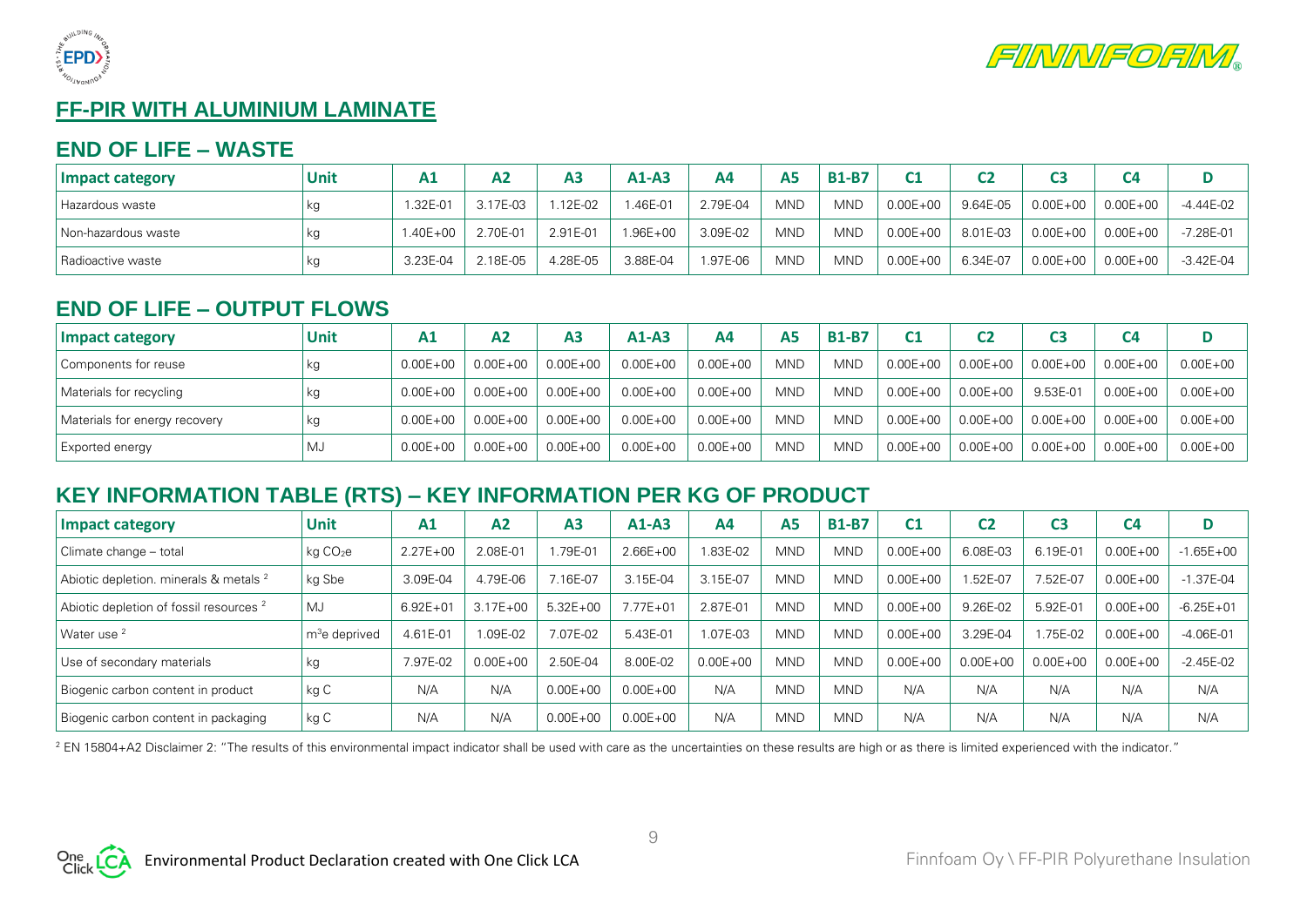



# **FF-PIR WITH PLASTIC LAMINATE**

#### **CORE ENVIRONMENTAL IMPACT INDICATORS – EN 15804+A2, PEF**

| Impact category                                    | <b>Unit</b>          | A1           | A2           | A3           | $A1-A3$      | A <sub>4</sub> | <b>A5</b>  | <b>B1-B7</b> | C <sub>1</sub> | C <sub>2</sub> | C <sub>3</sub> | C <sub>4</sub> | D             |
|----------------------------------------------------|----------------------|--------------|--------------|--------------|--------------|----------------|------------|--------------|----------------|----------------|----------------|----------------|---------------|
| Climate change - total                             | kg CO <sub>2</sub> e | $.82E + 00$  | 2.05E-01     | 1.79E-01     | $2.20E + 00$ | 1.83E-02       | <b>MND</b> | <b>MND</b>   | $0.00E + 00$   | 6.06E-03       | 6.18E-01       | $0.00E + 00$   | $-1.65E + 00$ |
| Climate change - fossil                            | kg CO <sub>2</sub> e | $.82E + 00$  | 2.05E-01     | 1.77E-01     | $2.20E + 00$ | 1.85E-02       | <b>MND</b> | <b>MND</b>   | $0.00E + 00$   | 6.06E-03       | 6.18E-01       | $0.00E + 00$   | $-1.65E + 00$ |
| Climate change – biogenic                          | kg CO <sub>2</sub> e | 1.21E-03     | 1.26E-04     | 5.58E-04     | 1.89E-03     | 1.34E-05       | <b>MND</b> | <b>MND</b>   | $0.00E + 00$   | 3.71E-06       | 4.05E-05       | $0.00E + 00$   | $-4.68E-03$   |
| Climate change - LULUC                             | kg CO <sub>2</sub> e | .49E-04      | 6.79E-05     | 1.48E-03     | 1.70E-03     | 5.56E-06       | <b>MND</b> | <b>MND</b>   | $0.00E + 00$   | 2.14E-06       | 2.00E-05       | $0.00E + 00$   | $-1.74E-03$   |
| Ozone depletion                                    | kg CFC11e            | 5.14E-06     | 4.72E-08     | 1.95E-08     | 5.21E-06     | 4.34E-09       | <b>MND</b> | <b>MND</b>   | $0.00E + 00$   | .39E-09        | 7.93E-09       | $0.00E + 00$   | $-4.55E-06$   |
| Acidification                                      | mol H <sup>+</sup> e | 4.48E-03     | 8.46E-04     | 7.26E-04     | 6.05E-03     | 7.76E-05       | <b>MND</b> | <b>MND</b>   | $0.00E + 00$   | 2.50E-05       | 5.16E-03       | $0.00E + 00$   | $-5.56E-03$   |
| Eutrophication, aquatic freshwater 1               | kg Pe                | 8.46E-06     | 1.69E-06     | 7.94E-06     | 1.81E-05     | 1.50E-07       | <b>MND</b> | <b>MND</b>   | $0.00E + 00$   | 5.23E-08       | 4.71E-07       | $0.00E + 00$   | $-1.58E-05$   |
| Eutrophication, aquatic marine                     | kg Ne                | 1.01E-03     | 2.53E-04     | 1.29E-04     | 1.39E-03     | 2.34E-05       | <b>MND</b> | <b>MND</b>   | $0.00E + 00$   | 7.39E-06       | 3.01E-03       | $0.00E + 00$   | $-1.18E-03$   |
| Eutrophication, terrestrial                        | mol Ne               | 1.14E-02     | 2.79E-03     | 1.53E-03     | .57E-02      | 2.58E-04       | <b>MND</b> | <b>MND</b>   | $0.00E + 00$   | 8.16E-05       | 2.92E-02       | $0.00E + 00$   | $-1.33E-02$   |
| Photochemical ozone formation                      | kg NMVOCe            | 3.94E-03     | 8.74E-04     | 3.27E-03     | 8.08E-03     | 8.30E-05       | <b>MND</b> | <b>MND</b>   | $0.00E + 00$   | 2.56E-05       | 7.24E-03       | $0.00E + 00$   | $-6.84E-03$   |
| Abiotic depletion, minerals & metals <sup>2</sup>  | kg Sbe               | 5.87E-06     | 4.67E-06     | 7.16E-07     | 1.13E-05     | 3.15E-07       | <b>MND</b> | <b>MND</b>   | $0.00E + 00$   | 1.51E-07       | 7.50E-07       | $0.00E + 00$   | $-1.36E - 04$ |
| Abiotic depletion of fossil resources <sup>2</sup> | MJ                   | $6.91E + 01$ | $3.13E + 00$ | $5.32E + 00$ | 7.76E+01     | 2.87E-01       | <b>MND</b> | <b>MND</b>   | $0.00E + 00$   | 9.24E-02       | 5.91E-01       | $0.00E + 00$   | $-6.24E + 01$ |
| Water use <sup>2</sup>                             | $m3e$ deprived       | 4.30E-01     | 1.07E-02     | 7.07E-02     | 5.11E-01     | 1.07E-03       | <b>MND</b> | <b>MND</b>   | $0.00E + 00$   | 3.28E-04       | 1.75E-02       | $0.00E + 00$   | $-4.05E-01$   |

<sup>1</sup> The required characterisation method and data are in kg P-eq; to get PO<sub>4</sub>e, multiply the result by 3.07.

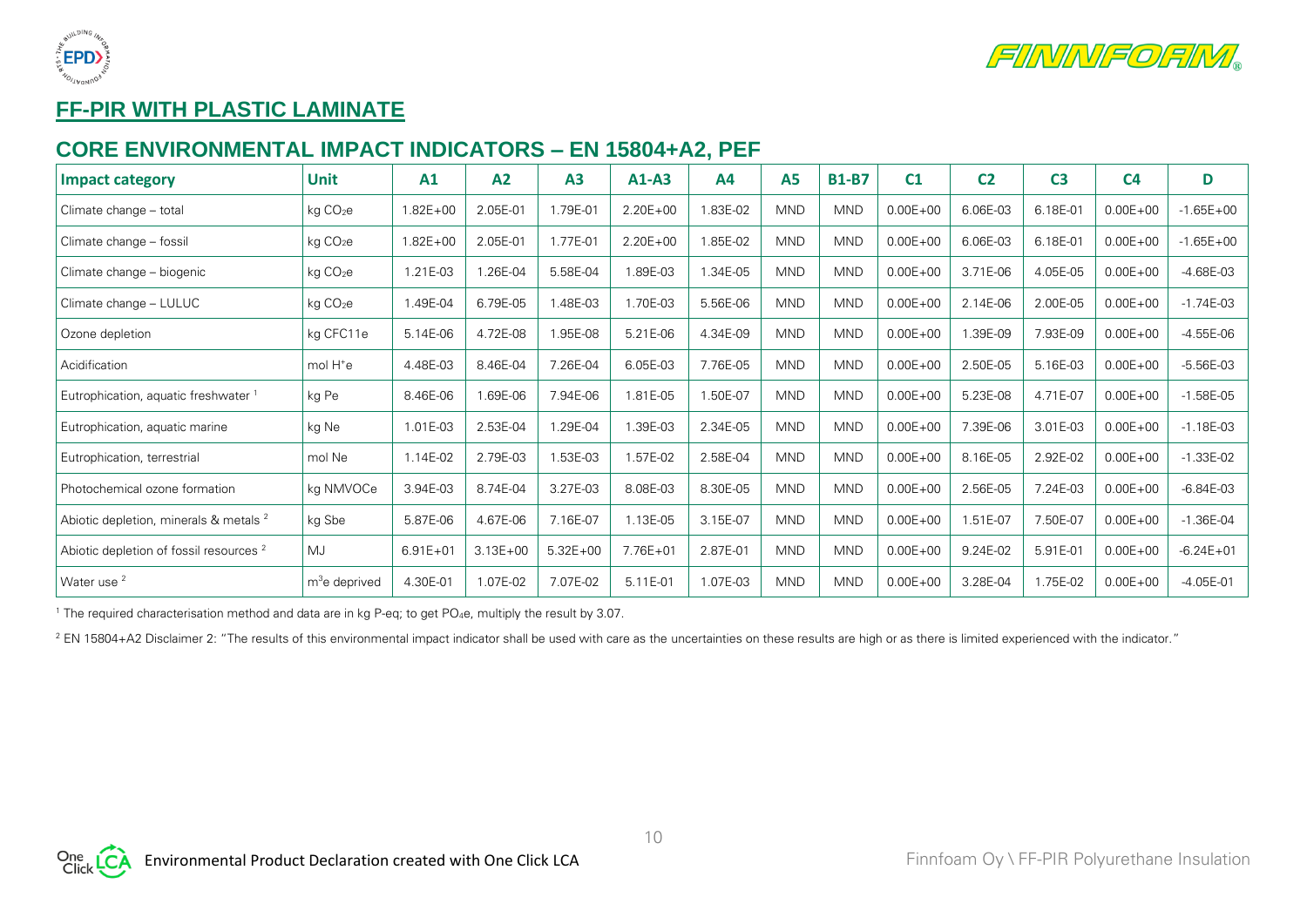



# **FF-PIR WITH PLASTIC LAMINATE**

#### **ADDITIONAL ENVIRONMENTAL IMPACT INDICATORS – EN 15804+A2, PEF**

| Impact category                                 | Unit        | A <sub>1</sub> | A2           | A <sub>3</sub> | $A1-A3$      | Α4       | <b>A5</b>  | <b>B1-B7</b> | C1           | C2                 | C3          | C <sub>4</sub> |               |
|-------------------------------------------------|-------------|----------------|--------------|----------------|--------------|----------|------------|--------------|--------------|--------------------|-------------|----------------|---------------|
| Particulate matter                              | Incidence   | 3.70E-08       | 1.61E-08     | 3.92E-09       | 5.70E-08     | 1.67E-09 | <b>MND</b> | <b>MND</b>   | $0.00E + 00$ | 4.68E-10           | 2.64E-07    | $0.00E + 00$   | -7.42E-08     |
| lonizing radiation, human health <sup>3</sup>   | kBa U235e   | 7.96E-01       | .37E-02      | 9.93E-02       | 9.09E-01     | 1.26E-03 | <b>MND</b> | <b>MND</b>   | $0.00E + 00$ | 4.04E-04           | 2.11E-03    | $0.00E + 00$   | $-8.05E-01$   |
| Eco-toxicity (freshwater) <sup>2</sup>          | <b>CTUe</b> | $1.04E + 01$   | $2.40E + 00$ | $2.76E + 00$   | $.56E + 01$  | 2.20E-01 | <b>MND</b> | <b>MND</b>   | $0.00E + 00$ | 22E-02             | $.26E + 01$ | $0.00E + 00$   | $-1.43E + 01$ |
| Human toxicity, cancer effects <sup>2</sup>     | <b>CTUh</b> | 2.73E-10       | $6.62E-1$    | 5.53E-11       | 3.95E-10     | 5.62E-12 | MND        | <b>MND</b>   | $0.00E + 00$ | 2.04E-12           | 4.14E-09    | $0.00E + 00$   | $-7.85E-10$   |
| Human toxicity, non-cancer effects <sup>2</sup> | <b>CTUh</b> | 1.65E-08       | 2.77E-09     | $.41E - 0.9$   | 2.07E-08     | 2.60E-10 | <b>MND</b> | <b>MND</b>   | $0.00E + 00$ | 8.28E-1            | .55E-08     | $0.00E + 00$   | $-2.90E-08$   |
| Land use related impacts/soil quality $^2$      |             | 1.90E-01       | $3.52E + 00$ | $.54E-01$      | $3.86E + 00$ | 4.34E-01 | <b>MND</b> | <b>MND</b>   | $0.00E + 00$ | $.03E - 0^{\circ}$ | 7.67E-01    | $0.00E + 00$   | $-3.15E + 00$ |

<sup>2</sup> EN 15804+A2 Disclaimer 2: "The results of this environmental impact indicator shall be used with care as the uncertainties on these results are high or as there is limited experienced with the indicator."

<sup>3</sup> EN 15804+A2 Disclaimer 1: "This impact category deals mainly with the eventual impact of low dose ionizing radiation on human health of the nuclear fuel cycle. It does not consider effects due to possible nuclear accidents, occupational exposure nor due to radioactive waste disposal in underground facilities. Potential ionizing radiation from the soil, from radon and from some construction materials is also not measured by this indicator."

#### **USE OF NATURAL RESOURCES**

| <b>Impact category</b>               | <b>Unit</b>    | A1           | A2           | A <sub>3</sub> | $A1-A3$      | A <sub>4</sub> | A <sub>5</sub> | <b>B1-B7</b> | C <sub>1</sub> | C <sub>2</sub> | C <sub>3</sub> | C <sub>4</sub> | D             |
|--------------------------------------|----------------|--------------|--------------|----------------|--------------|----------------|----------------|--------------|----------------|----------------|----------------|----------------|---------------|
| Renewable PER used as energy         | MJ             | $1.57E + 00$ | 4.21E-02     | $.29E + 00$    | $2.90E + 00$ | 3.62E-03       | <b>MND</b>     | <b>MND</b>   | $0.00E + 00$   | 1.31E-03       | $.02E-02$      | $0.00E + 00$   | $-2.68E + 00$ |
| Renewable PER used as materials      | MJ             | 5.20E-01     | $0.00E + 00$ | $0.00E + 00$   | 5.20E-01     | $0.00E + 00$   | <b>MND</b>     | <b>MND</b>   | $0.00E + 00$   | $0.00E + 00$   | $0.00E + 00$   | $0.00E + 00$   | $-4.57E-01$   |
| Total use of renewable PER           | <b>MJ</b>      | $2.09E + 00$ | 4.21E-02     | $.29E + 00$    | $3.42E + 00$ | 3.62E-03       | <b>MND</b>     | <b>MND</b>   | $0.00E + 00$   | 1.31E-03       | 1.02E-02       | $0.00E + 00$   | $-3.13E + 00$ |
| Non-renewable PER used as energy     | MJ             | $5.29E + 01$ | $3.13E + 00$ | $4.55E + 00$   | $6.06E + 01$ | 2.87E-01       | <b>MND</b>     | <b>MND</b>   | $0.00E + 00$   | 9.24E-02       | 5.91E-01       | $0.00E + 00$   | $-4.90E + 01$ |
| Non-renewable PER used as materials  | MJ             | $1.85E + 01$ | $0.00E + 00$ | 7.65E-01       | $1.93E + 01$ | $0.00E + 00$   | <b>MND</b>     | <b>MND</b>   | $0.00E + 00$   | $0.00E + 00$   | $0.00E + 00$   | $0.00E + 00$   | $-1.55E + 01$ |
| Total use of non-renewable PER       | MJ             | $7.14E + 01$ | $3.13E + 00$ | $5.32E + 00$   | 7.99E+01     | 2.87E-01       | <b>MND</b>     | <b>MND</b>   | $0.00E + 00$   | 9.24E-02       | 5.91E-01       | $0.00E + 00$   | $-6.45E + 01$ |
| Use of secondary materials           | kg             | 8.48E-04     | $0.00E + 00$ | 2.50E-04       | 1.10E-03     | $0.00E + 00$   | <b>MND</b>     | <b>MND</b>   | $0.00E + 00$   | $0.00E + 00$   | $0.00E + 00$   | $0.00E + 00$   | $-2.45E-02$   |
| Use of renewable secondary fuels     | MJ             | $0.00E + 00$ | $0.00E + 00$ | $0.00E + 00$   | $0.00E + 00$ | $0.00E + 00$   | <b>MND</b>     | <b>MND</b>   | $0.00E + 00$   | $0.00E + 00$   | $0.00E + 00$   | $0.00E + 00$   | $0.00E + 00$  |
| Use of non-renewable secondary fuels | MJ             | $0.00E + 00$ | $0.00E + 00$ | $0.00E + 00$   | $0.00E + 00$ | $0.00E + 00$   | <b>MND</b>     | <b>MND</b>   | $0.00E + 00$   | $0.00E + 00$   | $0.00E + 00$   | $0.00E + 00$   | $0.00E + 00$  |
| Use of net fresh water               | m <sup>3</sup> | $1.42E + 01$ | 5.85E-04     | .45E-03        | 1.42E+01     | 5.98E-05       | <b>MND</b>     | <b>MND</b>   | $0.00E + 00$   | 1.75E-05       | 5.65E-04       | $0.00E + 00$   | $-1.25E + 01$ |

PER abbreviation stands for primary energy resources.



11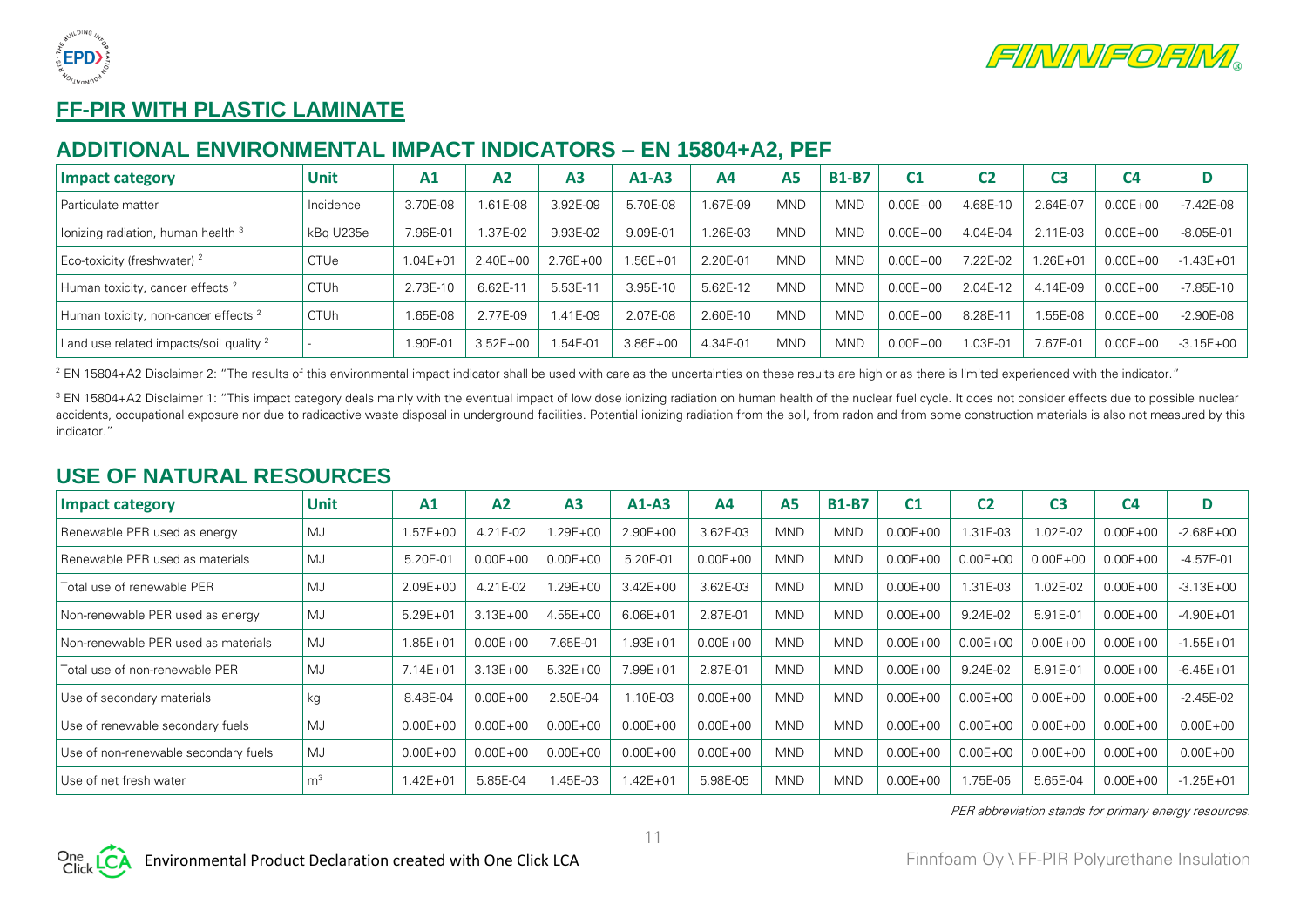



# **FF-PIR WITH PLASTIC LAMINATE**

#### **END OF LIFE – WASTE**

| Impact category     | Unit | A <sub>1</sub> | А2       | A <sub>3</sub> | $A1-A3$  | Α4       | A <sub>5</sub> | <b>B1-B7</b> | C <sub>1</sub> | C2       |              | C <sub>4</sub> |               |
|---------------------|------|----------------|----------|----------------|----------|----------|----------------|--------------|----------------|----------|--------------|----------------|---------------|
| Hazardous waste     | кg   | .02E-02        | 3.11E-03 | $.12E-02$      | 2.45E-02 | 2.79E-04 | <b>MND</b>     | <b>MND</b>   | $0.00E + 00$   | 9.62E-05 | $0.00E + 00$ | $0.00E + 00$   | -4.43E-02     |
| Non-hazardous waste | кg   | 2.43E-01       | 2.69E-01 | 2.91E-01       | 8.03E-01 | 3.09E-02 | <b>MND</b>     | <b>MND</b>   | $0.00E + 00$   | 7.99E-03 | $0.00E + 00$ | $0.00E + 00$   | $-7.26E - 01$ |
| Radioactive waste   | кg   | 3.20E-04       | $14E-05$ | 4.28E-05       | 3.84E-04 | 1.97E-06 | <b>MND</b>     | <b>MND</b>   | $0.00E + 00$   | 6.32E-07 | $0.00E + 00$ | $0.00E + 00$   | $-3.41E-04$   |

## **END OF LIFE – OUTPUT FLOWS**

| Impact category               | Unit | A1           | Α2           | A <sub>3</sub> | $A1-A3$      | A4           | A <sub>5</sub> | <b>B1-B7</b> | C <sub>1</sub> | C <sub>2</sub> |              | C <sub>4</sub> |              |
|-------------------------------|------|--------------|--------------|----------------|--------------|--------------|----------------|--------------|----------------|----------------|--------------|----------------|--------------|
| Components for reuse          | кg   | $0.00E + 00$ | $0.00E + 00$ | $0.00E + 00$   | $0.00E + 00$ | $0.00E + 00$ | <b>MND</b>     | <b>MND</b>   | $0.00E + 00$   | $0.00E + 00$   | $0.00E + 00$ | $0.00E + 00$   | $0.00E + 00$ |
| Materials for recycling       | кg   | $0.00E + 00$ | $0.00E + 00$ | $0.00E + 00$   | $0.00E + 00$ | $0.00E + 00$ | <b>MND</b>     | <b>MND</b>   | $0.00E + 00$   | $0.00E + 00$   | 9.51E-01     | $0.00E + 00$   | $0.00E + 00$ |
| Materials for energy recovery | кg   | $0.00E + 00$ | $0.00E + 00$ | $0.00E + 00$   | $0.00E + 00$ | $0.00E + 00$ | <b>MND</b>     | <b>MND</b>   | $0.00E + 00$   | $0.00E + 00$   | $0.00E + 00$ | $0.00E + 00$   | $0.00E + 00$ |
| Exported energy               | MJ   | $0.00E + 00$ | $0.00E + 00$ | $0.00E + 00$   | $0.00E + 00$ | $0.00E + 00$ | <b>MND</b>     | <b>MND</b>   | $0.00E + 00$   | $0.00E + 00$   | $0.00E + 00$ | $0.00E + 00$   | $0.00E + 00$ |

## **KEY INFORMATION TABLE (RTS) – KEY INFORMATION PER KG OF PRODUCT**

| <b>Impact category</b>                             | <b>Unit</b>               | A1           | A <sub>2</sub> | A <sub>3</sub> | $A1-A3$      | A4           | A <sub>5</sub> | <b>B1-B7</b> | C1           | C <sub>2</sub> | C3           | C <sub>4</sub> |               |
|----------------------------------------------------|---------------------------|--------------|----------------|----------------|--------------|--------------|----------------|--------------|--------------|----------------|--------------|----------------|---------------|
| Climate change - total                             | kg CO <sub>2</sub> e      | $1.82E + 00$ | 2.05E-01       | .79E-01        | $2.20E + 00$ | .83E-02      | <b>MND</b>     | <b>MND</b>   | $0.00E + 00$ | 6.06E-03       | 6.18E-01     | $0.00E + 00$   | $-1.65E + 00$ |
| Abiotic depletion. minerals & metals <sup>2</sup>  | kg Sbe                    | 5.87E-06     | 4.67E-06       | 16E-07         | $.13E-05$    | 3.15E-07     | <b>MND</b>     | <b>MND</b>   | $0.00E + 00$ | 1.51E-07       | 7.50E-07     | $0.00E + 00$   | $-1.36E - 04$ |
| Abiotic depletion of fossil resources <sup>2</sup> | MJ                        | $6.91E + 01$ | $3.13E + 00$   | $5.32E + 00$   | $7.76E + 01$ | 2.87E-01     | <b>MND</b>     | <b>MND</b>   | $0.00E + 00$ | 9.24E-02       | 5.91E-01     | $0.00E + 00$   | $-6.24E + 01$ |
| Water use <sup>2</sup>                             | m <sup>3</sup> e deprived | 4.30E-01     | L07E-02        | 7.07E-02       | 5.11E-01     | 1.07E-03     | <b>MND</b>     | <b>MND</b>   | $0.00E + 00$ | 3.28E-04       | .75E-02      | $0.00E + 00$   | $-4.05E - 01$ |
| Use of secondary materials                         | kg                        | 8.48E-04     | $0.00E + 00$   | 2.50E-04       | 1.10E-03     | $0.00E + 00$ | <b>MND</b>     | <b>MND</b>   | $0.00E + 00$ | $0.00E + 00$   | $0.00E + 00$ | $0.00E + 00$   | $-2.45E-02$   |
| Biogenic carbon content in product                 | kg C                      | N/A          | N/A            | $0.00E + 00$   | $0.00E + 00$ | N/A          | <b>MND</b>     | <b>MND</b>   | N/A          | N/A            | N/A          | N/A            | N/A           |
| Biogenic carbon content in packaging               | kg C                      | N/A          | N/A            | $0.00E + 00$   | $0.00E + 00$ | N/A          | <b>MND</b>     | <b>MND</b>   | N/A          | N/A            | N/A          | N/A            | N/A           |

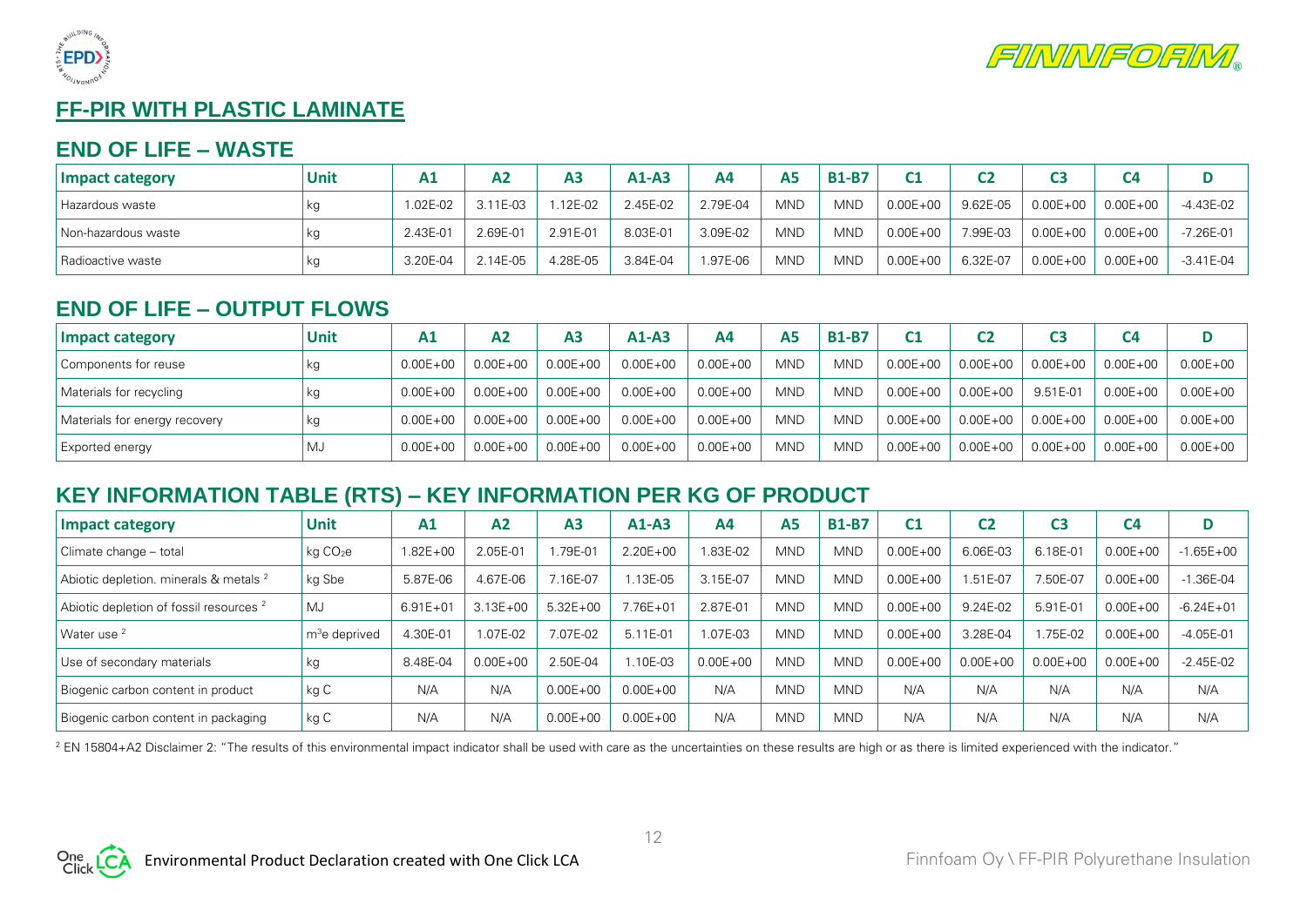



# **FF-PIR WITH FIRE RESISTANT**

## **CORE ENVIRONMENTAL IMPACT INDICATORS – EN 15804+A2, PEF**

| Impact category                                    | <b>Unit</b>          | A1           | A2           | A3           | $A1-A3$      | A <sub>4</sub> | <b>A5</b>  | <b>B1-B7</b> | C <sub>1</sub> | C <sub>2</sub> | C <sub>3</sub> | C <sub>4</sub> | D             |
|----------------------------------------------------|----------------------|--------------|--------------|--------------|--------------|----------------|------------|--------------|----------------|----------------|----------------|----------------|---------------|
| Climate change - total                             | kg CO <sub>2</sub> e | $1.87E + 00$ | 2.80E-01     | 1.79E-01     | $2.33E + 00$ | 1.83E-02       | <b>MND</b> | <b>MND</b>   | $0.00E + 00$   | 6.12E-03       | 6.24E-01       | $0.00E + 00$   | $-1.66E + 00$ |
| Climate change - fossil                            | kg CO <sub>2</sub> e | $.86E + 00$  | 2.80E-01     | 1.77E-01     | $2.32E + 00$ | 1.85E-02       | <b>MND</b> | <b>MND</b>   | $0.00E + 00$   | 6.12E-03       | 6.24E-01       | $0.00E + 00$   | $-1.66E + 00$ |
| Climate change – biogenic                          | kg CO <sub>2</sub> e | 9.45E-03     | 1.63E-04     | 5.58E-04     | 1.02E-02     | 1.34E-05       | <b>MND</b> | <b>MND</b>   | $0.00E + 00$   | 3.75E-06       | 4.09E-05       | $0.00E + 00$   | $-4.72E-03$   |
| Climate change - LULUC                             | kg CO <sub>2</sub> e | 4.67E-04     | 9.55E-05     | 1.48E-03     | 2.04E-03     | 5.56E-06       | <b>MND</b> | <b>MND</b>   | $0.00E + 00$   | 2.16E-06       | 2.02E-05       | $0.00E + 00$   | $-1.76E-03$   |
| Ozone depletion                                    | kg CFC11e            | 4.23E-06     | 6.41E-08     | 1.95E-08     | 4.31E-06     | 4.34E-09       | <b>MND</b> | <b>MND</b>   | $0.00E + 00$   | .40E-09        | 8.01E-09       | $0.00E + 00$   | $-4.59E-06$   |
| Acidification                                      | mol H <sup>+</sup> e | 7.05E-03     | 1.15E-03     | 7.26E-04     | 8.93E-03     | 7.76E-05       | <b>MND</b> | <b>MND</b>   | $0.00E + 00$   | 2.52E-05       | 5.21E-03       | $0.00E + 00$   | $-5.62E-03$   |
| Eutrophication, aquatic freshwater 1               | kg Pe                | 2.37E-05     | 2.33E-06     | 7.94E-06     | 3.40E-05     | 1.50E-07       | <b>MND</b> | <b>MND</b>   | $0.00E + 00$   | 5.28E-08       | 4.75E-07       | $0.00E + 00$   | $-1.59E-05$   |
| Eutrophication, aquatic marine                     | kg Ne                | .49E-03      | 3.43E-04     | 1.29E-04     | .96E-03      | 2.34E-05       | <b>MND</b> | <b>MND</b>   | $0.00E + 00$   | 7.46E-06       | 3.04E-03       | $0.00E + 00$   | $-1.19E-03$   |
| Eutrophication, terrestrial                        | mol Ne               | .66E-02      | 3.79E-03     | 1.53E-03     | 2.19E-02     | 2.58E-04       | <b>MND</b> | <b>MND</b>   | $0.00E + 00$   | 8.24E-05       | 2.95E-02       | $0.00E + 00$   | $-1.35E-02$   |
| Photochemical ozone formation                      | kg NMVOCe            | 5.00E-03     | 1.18E-03     | 2.77E-03     | 8.95E-03     | 8.30E-05       | <b>MND</b> | <b>MND</b>   | $0.00E + 00$   | 2.59E-05       | 7.31E-03       | $0.00E + 00$   | $-6.90E-03$   |
| Abiotic depletion, minerals & metals <sup>2</sup>  | kg Sbe               | 1.06E-04     | 6.86E-06     | 7.16E-07     | 1.14E-04     | 3.15E-07       | <b>MND</b> | <b>MND</b>   | $0.00E + 00$   | 1.53E-07       | 7.57E-07       | $0.00E + 00$   | $-1.38E - 04$ |
| Abiotic depletion of fossil resources <sup>2</sup> | MJ                   | $6.05E + 01$ | $4.25E + 00$ | $5.32E + 00$ | $7.01E + 01$ | 2.87E-01       | <b>MND</b> | <b>MND</b>   | $0.00E + 00$   | 9.33E-02       | 5.96E-01       | $0.00E + 00$   | $-6.30E + 01$ |
| Water use <sup>2</sup>                             | $m3e$ deprived       | 3.41E-01     | 1.42E-02     | 7.07E-02     | 4.26E-01     | 1.07E-03       | <b>MND</b> | <b>MND</b>   | $0.00E + 00$   | 3.31E-04       | 1.77E-02       | $0.00E + 00$   | $-4.09E - 01$ |

<sup>1</sup> The required characterisation method and data are in kg P-eq; to get PO<sub>4</sub>e, multiply the result by 3.07.

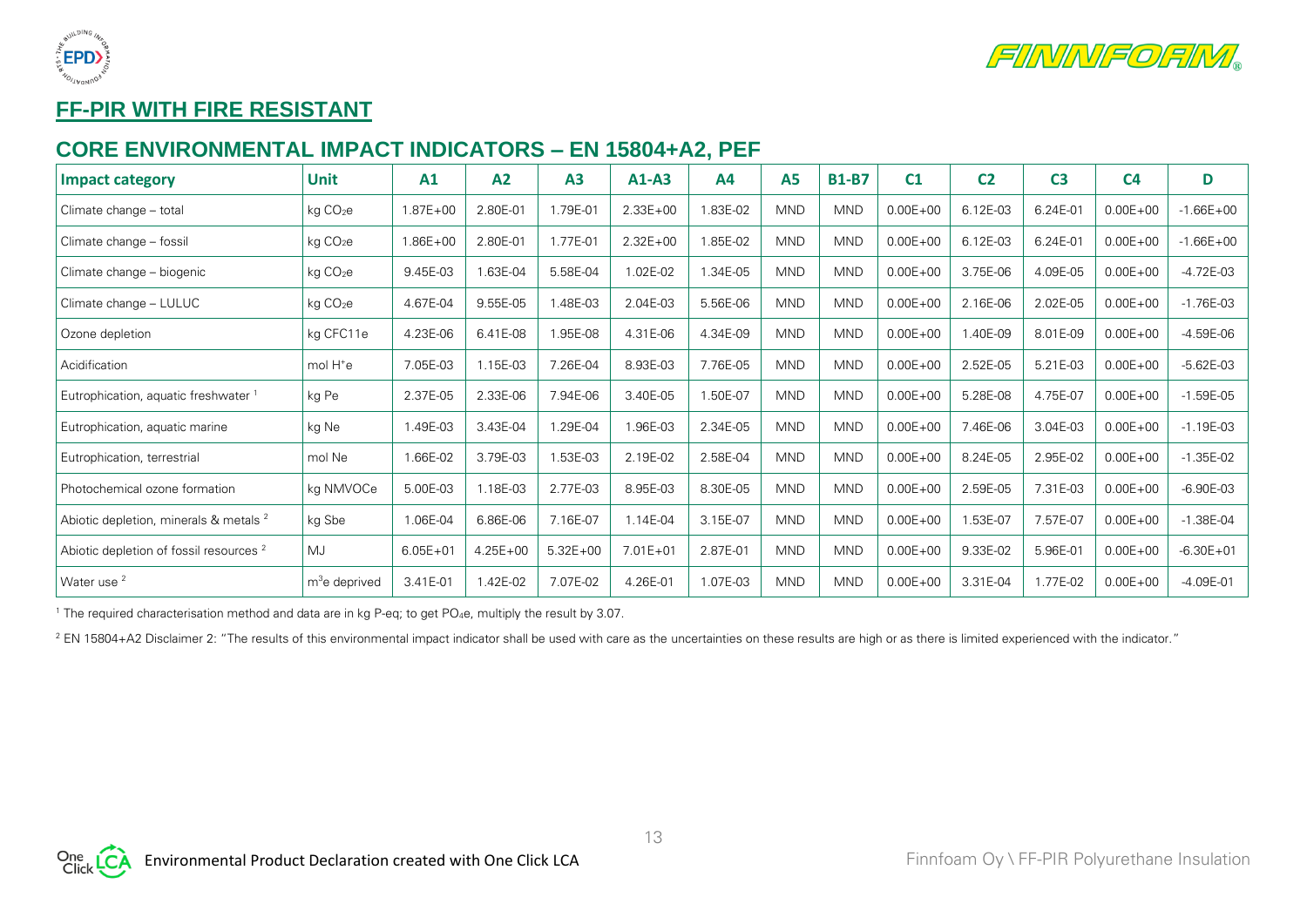



# **FF-PIR WITH FIRE RESISTANT**

## **ADDITIONAL ENVIRONMENTAL IMPACT INDICATORS – EN 15804+A2, PEF**

| Impact category                                    | Unit        | A1           | A2           | A <sub>3</sub> | $A1-A3$      | Α4       | <b>A5</b>  | <b>B1-B7</b> | C1           | C2         | C3           | C4           |               |
|----------------------------------------------------|-------------|--------------|--------------|----------------|--------------|----------|------------|--------------|--------------|------------|--------------|--------------|---------------|
| l Particulate matter                               | Incidence   | 5.04E-08     | 2.10E-08     | 3.92E-09       | 7.53E-08     | 1.67E-09 | MND        | <b>MND</b>   | $0.00E + 00$ | 4.72E-10   | 2.67E-07     | $0.00E + 00$ | $-7.49E - 08$ |
| lonizing radiation, human health 3                 | kBg U235e   | 6.78E-01     | 86E-02       | 9.93E-02       | 7.96E-01     | 1.26E-03 | <b>MND</b> | <b>MND</b>   | $0.00E + 00$ | 4.08E-04   | 2.13E-03     | $0.00E + 00$ | $-8.13E - 01$ |
| Eco-toxicity (freshwater) <sup>2</sup>             | <b>CTUe</b> | $1.20E + 01$ | $3.28E + 00$ | $2.76E + 00$   | $1.80E + 01$ | 2.20E-01 | <b>MND</b> | <b>MND</b>   | $0.00E + 00$ | $.29E-02$  | $1.27E + 01$ | $0.00E + 00$ | $-1.44E + 01$ |
| Human toxicity, cancer effects <sup>2</sup>        | <b>CTUh</b> | 6.96E-10     | $9.22E-1$    | 5.53E-11       | 8.44E-10     | 5.62E-12 | <b>MND</b> | <b>MND</b>   | $0.00E + 00$ | 2.06E-12   | 4.18E-09     | $0.00E + 00$ | $-7.93E - 10$ |
| Human toxicity, non-cancer effects <sup>2</sup>    | <b>CTUh</b> | 4.33E-08     | 3.75E-09     | $.41E - 0.9$   | 4.85E-08     | 2.60E-10 | <b>MND</b> | <b>MND</b>   | $0.00E + 00$ | 8.36E-1    | .56E-08      | $0.00E + 00$ | $-2.92E-08$   |
| Land use related impacts/soil quality <sup>2</sup> |             | 6.72E-01     | $4.29E + 00$ | $.54E-01$      | $5.12E + 00$ | 4.34E-01 | <b>MND</b> | <b>MND</b>   | $0.00E + 00$ | $.04E - 0$ | 7.75E-01     | $0.00E + 00$ | $-3.18E + 00$ |

<sup>2</sup> EN 15804+A2 Disclaimer 2: "The results of this environmental impact indicator shall be used with care as the uncertainties on these results are high or as there is limited experienced with the indicator."

<sup>3</sup> EN 15804+A2 Disclaimer 1: "This impact category deals mainly with the eventual impact of low dose ionizing radiation on human health of the nuclear fuel cycle. It does not consider effects due to possible nuclear accidents, occupational exposure nor due to radioactive waste disposal in underground facilities. Potential ionizing radiation from the soil, from radon and from some construction materials is also not measured by this indicator."

#### **USE OF NATURAL RESOURCES**

| <b>Impact category</b>               | <b>Unit</b>    | A1           | A2           | A <sub>3</sub> | $A1-A3$      | A <sub>4</sub> | A <sub>5</sub> | <b>B1-B7</b> | C <sub>1</sub> | C <sub>2</sub> | C <sub>3</sub> | C <sub>4</sub> | D             |
|--------------------------------------|----------------|--------------|--------------|----------------|--------------|----------------|----------------|--------------|----------------|----------------|----------------|----------------|---------------|
| Renewable PER used as energy         | MJ             | $1.78E + 00$ | 5.84E-02     | $.29E + 00$    | $3.13E + 00$ | 3.62E-03       | <b>MND</b>     | <b>MND</b>   | $0.00E + 00$   | 1.33E-03       | .03E-02        | $0.00E + 00$   | $-2.70E + 00$ |
| Renewable PER used as materials      | MJ             | 4.24E-01     | $0.00E + 00$ | $0.00E + 00$   | 4.24E-01     | $0.00E + 00$   | <b>MND</b>     | <b>MND</b>   | $0.00E + 00$   | $0.00E + 00$   | $0.00E + 00$   | $0.00E + 00$   | $-4.62E - 01$ |
| Total use of renewable PER           | <b>MJ</b>      | $2.21E + 00$ | 5.84E-02     | $.29E + 00$    | $3.56E + 00$ | 3.62E-03       | <b>MND</b>     | <b>MND</b>   | $0.00E + 00$   | 1.33E-03       | 1.03E-02       | $0.00E + 00$   | $-3.16E + 00$ |
| Non-renewable PER used as energy     | MJ             | $4.95E + 01$ | $4.25E + 00$ | $4.55E + 00$   | $5.83E + 01$ | 2.87E-01       | <b>MND</b>     | <b>MND</b>   | $0.00E + 00$   | 9.33E-02       | 5.96E-01       | $0.00E + 00$   | $-4.94E + 01$ |
| Non-renewable PER used as materials  | MJ             | $1.29E + 01$ | $0.00E + 00$ | 7.65E-01       | $1.37E + 01$ | $0.00E + 00$   | <b>MND</b>     | <b>MND</b>   | $0.00E + 00$   | $0.00E + 00$   | $0.00E + 00$   | $0.00E + 00$   | $-1.56E + 01$ |
| Total use of non-renewable PER       | MJ             | $6.24E + 01$ | $4.25E + 00$ | $5.32E + 00$   | $7.20E + 01$ | 2.87E-01       | <b>MND</b>     | <b>MND</b>   | $0.00E + 00$   | 9.33E-02       | 5.96E-01       | $0.00E + 00$   | $-6.51E + 01$ |
| Use of secondary materials           | kg             | 2.15E-03     | $0.00E + 00$ | 2.50E-04       | 2.40E-03     | $0.00E + 00$   | <b>MND</b>     | <b>MND</b>   | $0.00E + 00$   | $0.00E + 00$   | $0.00E + 00$   | $0.00E + 00$   | $-2.47E-02$   |
| Use of renewable secondary fuels     | MJ             | $0.00E + 00$ | $0.00E + 00$ | $0.00E + 00$   | $0.00E + 00$ | $0.00E + 00$   | <b>MND</b>     | <b>MND</b>   | $0.00E + 00$   | $0.00E + 00$   | $0.00E + 00$   | $0.00E + 00$   | $0.00E + 00$  |
| Use of non-renewable secondary fuels | MJ             | $0.00E + 00$ | $0.00E + 00$ | $0.00E + 00$   | $0.00E + 00$ | $0.00E + 00$   | <b>MND</b>     | <b>MND</b>   | $0.00E + 00$   | $0.00E + 00$   | $0.00E + 00$   | $0.00E + 00$   | $0.00E + 00$  |
| Use of net fresh water               | m <sup>3</sup> | $1.16E + 01$ | 7.68E-04     | .45E-03        | $1.16E + 01$ | 5.98E-05       | <b>MND</b>     | <b>MND</b>   | $0.00E + 00$   | 1.77E-05       | 5.70E-04       | $0.00E + 00$   | $-1.26E + 01$ |

PER abbreviation stands for primary energy resources.

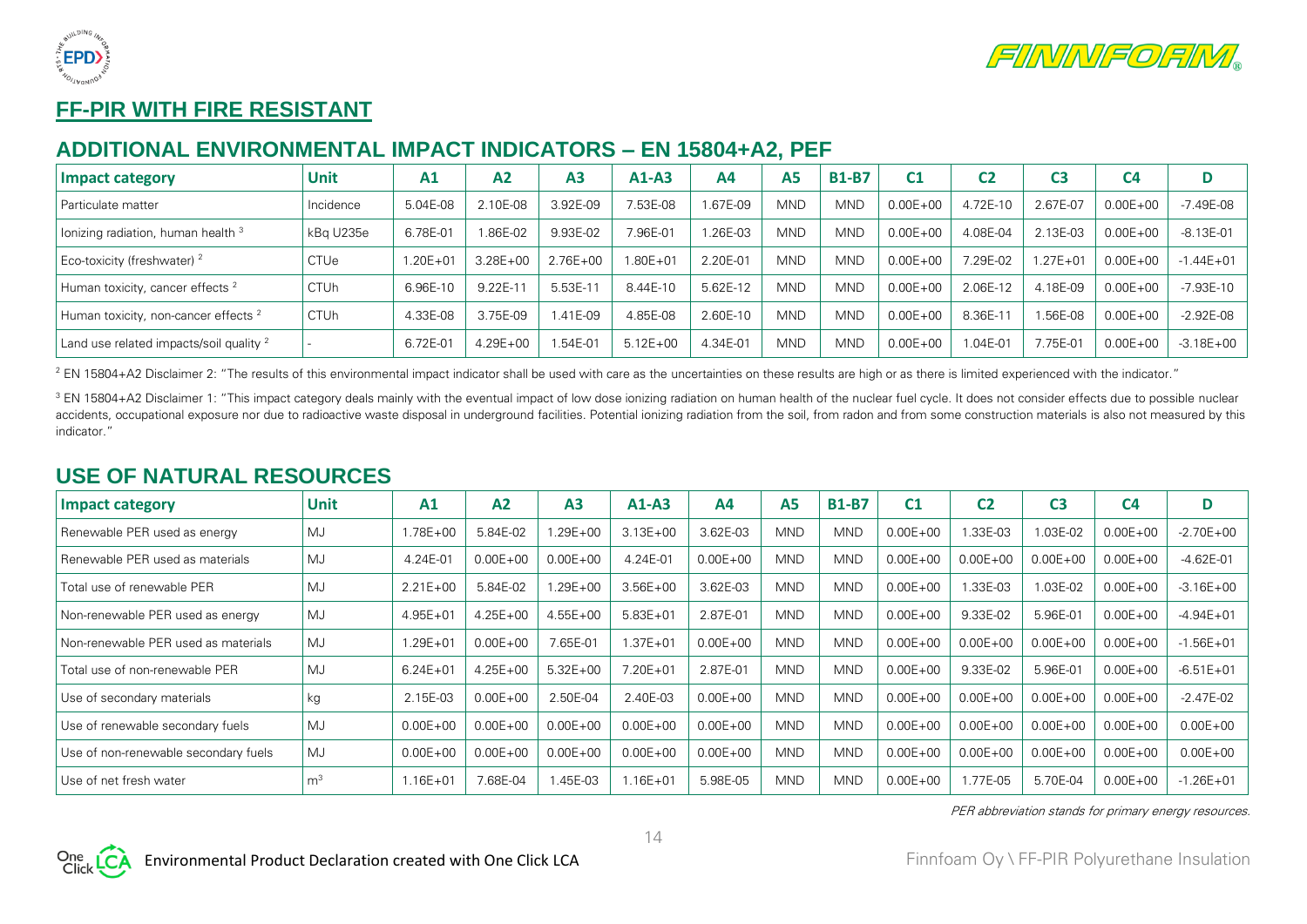



# **FF-PIR WITH FIRE RESISTANT**

#### **END OF LIFE – WASTE**

| Impact category     | Unit | A <sub>1</sub> | А2       | ΑЗ       | $A1-A3$  | Α4       | A <sub>5</sub> | <b>B1-B7</b> | <b>C1</b>    | C2       |              | C4           |               |
|---------------------|------|----------------|----------|----------|----------|----------|----------------|--------------|--------------|----------|--------------|--------------|---------------|
| Hazardous waste     | кg   | 2.24E-02       | 4.27E-03 | .12E-02  | 3.79E-02 | 2.79E-04 | MND            | <b>MND</b>   | $0.00E + 00$ | 9.71E-05 | $0.00E + 00$ | $0.00E + 00$ | -4.47E-02     |
| Non-hazardous waste | кg   | 9.87E-01       | 3.38E-01 | 2.91E-01 | 1.62E+00 | 3.09E-02 | <b>MND</b>     | <b>MND</b>   | $0.00E + 00$ | 8.07E-03 | $0.00E + 00$ | $0.00E + 00$ | $-7.33E - 01$ |
| l Radioactive waste | кg   | 2.85E-04       | 2.92E-05 | 4.28E-05 | 3.57E-04 | 1.97E-06 | <b>MND</b>     | <b>MND</b>   | $0.00E + 00$ | 6.38E-07 | $0.00E + 00$ | $0.00E + 00$ | $-3.44E-04$   |

## **END OF LIFE – OUTPUT FLOWS**

| Impact category               | Unit | A <sub>1</sub> | A2           | A <sub>3</sub> | $A1-A3$      | Α4           | <b>A5</b>  | <b>B1-B7</b> | C1           | C <sub>2</sub> |              | C <sub>4</sub> |              |
|-------------------------------|------|----------------|--------------|----------------|--------------|--------------|------------|--------------|--------------|----------------|--------------|----------------|--------------|
| Components for reuse          | кg   | $0.00E + 00$   | $0.00E + 00$ | $0.00E + 00$   | $0.00E + 00$ | $0.00E + 00$ | <b>MND</b> | <b>MND</b>   | $0.00E + 00$ | $0.00E + 00$   | $0.00E + 00$ | $0.00E + 00$   | $0.00E + 00$ |
| Materials for recycling       | кg   | $0.00E + 00$   | $0.00E + 00$ | $0.00E + 00$   | $0.00E + 00$ | $0.00E + 00$ | <b>MND</b> | <b>MND</b>   | $0.00E + 00$ | $0.00E + 00$   | 9.60E-01     | $0.00E + 00$   | $0.00E + 00$ |
| Materials for energy recovery | кg   | $0.00E + 00$   | $0.00E + 00$ | $0.00E + 00$   | $0.00E + 00$ | $0.00E + 00$ | <b>MND</b> | <b>MND</b>   | $0.00E + 00$ | $0.00E + 00$   | $0.00E + 00$ | $0.00E + 00$   | $0.00E + 00$ |
| <b>Exported energy</b>        | MJ   | $0.00E + 00$   | $0.00E + 00$ | $0.00E + 00$   | $0.00E + 00$ | $0.00E + 00$ | <b>MND</b> | <b>MND</b>   | $0.00E + 00$ | $0.00E + 00$   | $0.00E + 00$ | $0.00E + 00$   | $0.00E + 00$ |

# **KEY INFORMATION TABLE (RTS) – KEY INFORMATION PER KG OF PRODUCT**

| <b>Impact category</b>                             | <b>Unit</b>          | A1           | A <sub>2</sub> | A <sub>3</sub> | $A1-A3$      | A4           | A5         | <b>B1-B7</b> | C <sub>1</sub> | C2           | C3           | C <sub>4</sub> | D             |
|----------------------------------------------------|----------------------|--------------|----------------|----------------|--------------|--------------|------------|--------------|----------------|--------------|--------------|----------------|---------------|
| Climate change - total                             | kg CO <sub>2</sub> e | $1.87E + 00$ | 2.80E-01       | .79E-01        | $2.33E + 00$ | 1.83E-02     | <b>MND</b> | <b>MND</b>   | $0.00E + 00$   | 6.12E-03     | 6.24E-01     | $0.00E + 00$   | $-1.66E + 00$ |
| Abiotic depletion. minerals & metals <sup>2</sup>  | kg Sbe               | 1.06E-04     | 6.86E-06       | 16E-07         | $.14E - 04$  | 3.15E-07     | <b>MND</b> | <b>MND</b>   | $0.00E + 00$   | .53E-07      | 7.57E-07     | $0.00E + 00$   | $-1.38E - 04$ |
| Abiotic depletion of fossil resources <sup>2</sup> | MJ                   | $6.05E + 01$ | $4.25E + 00$   | $5.32E + 00$   | $7.01E + 01$ | 2.87E-01     | <b>MND</b> | <b>MND</b>   | $0.00E + 00$   | 9.33E-02     | 5.96E-01     | $0.00E + 00$   | $-6.30E + 01$ |
| Water use <sup>2</sup>                             | $m3e$ deprived       | 3.41E-01     | .42E-02        | 07E-02         | 4.26E-01     | 1.07E-03     | <b>MND</b> | <b>MND</b>   | $0.00E + 00$   | 3.31E-04     | .77E-02      | $0.00E + 00$   | $-4.09E - 01$ |
| Use of secondary materials                         | kg                   | 2.15E-03     | $0.00E + 00$   | 2.50E-04       | 2.40E-03     | $0.00E + 00$ | <b>MND</b> | <b>MND</b>   | $0.00E + 00$   | $0.00E + 00$ | $0.00E + 00$ | $0.00E + 00$   | $-2.47E-02$   |
| Biogenic carbon content in product                 | kg C                 | N/A          | N/A            | $0.00E + 00$   | $0.00E + 00$ | N/A          | <b>MND</b> | <b>MND</b>   | N/A            | N/A          | N/A          | N/A            | N/A           |
| Biogenic carbon content in packaging               | kg C                 | N/A          | N/A            | $0.00E + 00$   | $0.00E + 00$ | N/A          | <b>MND</b> | <b>MND</b>   | N/A            | N/A          | N/A          | N/A            | N/A           |

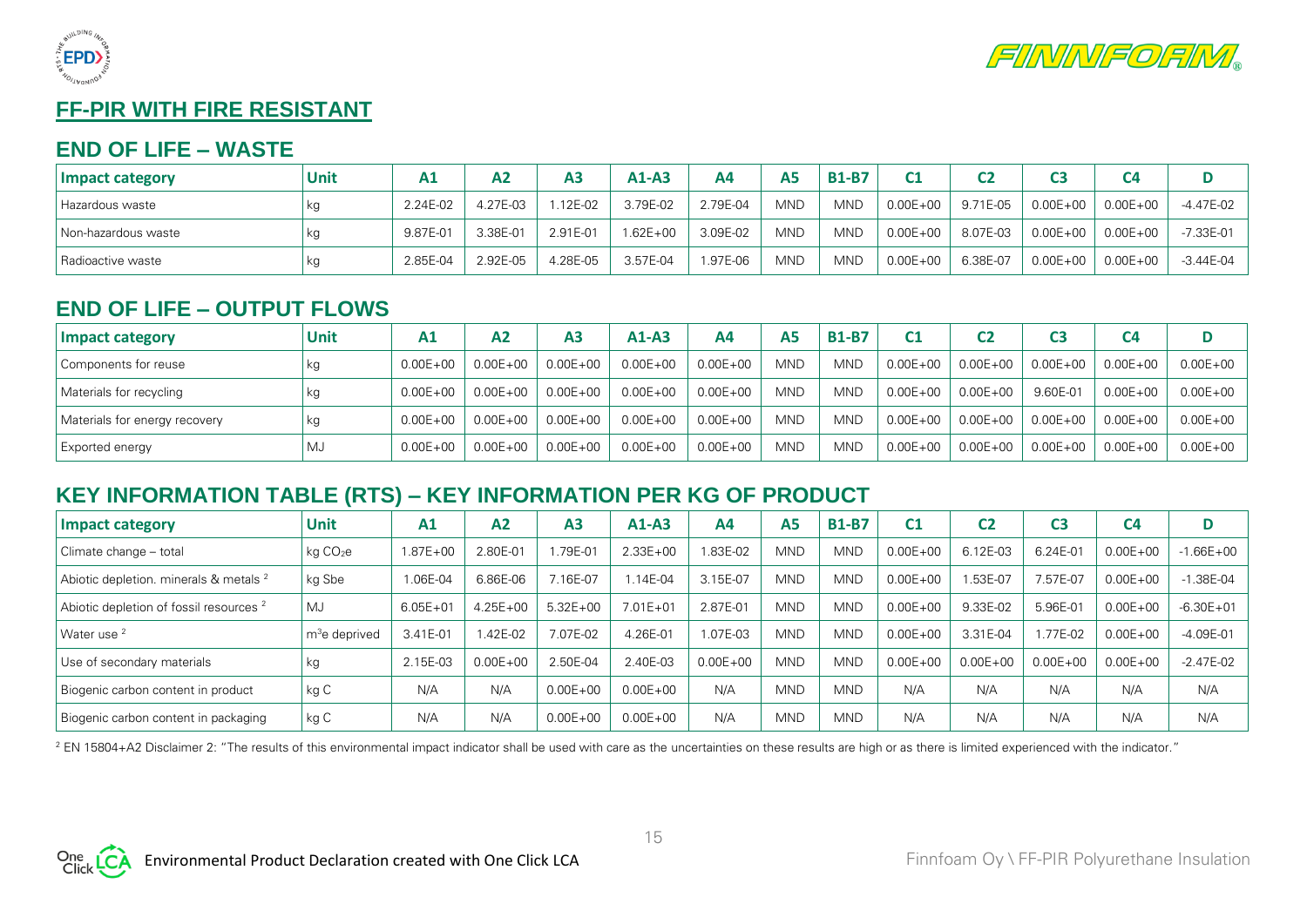



# **SCENARIO DOCUMENTATION**

#### Manufacturing energy scenario documentation

| <b>Scenario parameter</b>                   | <b>Value</b>                                                               |
|---------------------------------------------|----------------------------------------------------------------------------|
| Electricity data source and<br>quality      | Electricity, high voltage, production mix<br>Ecoinvent v3.6, Finland, 2019 |
| Electricity CO <sub>2</sub> e / kWh         | 0.0579 kg CO <sub>2</sub> e / kWh                                          |
| District heating data source<br>and quality | Heat and power co-generation, oil<br>Ecoinvent v3.6, Finland, 2019         |
| District heating CO <sub>2</sub> e / kWh    | 0.0470 kg CO <sub>2</sub> e / kWh                                          |

#### Transport scenario documentation

| <b>Scenario parameter</b>                             | <b>Value</b> |
|-------------------------------------------------------|--------------|
| A4 specific transport CO2e emissions, kg $CO2e$ / tkm | 0.0901       |
| A4 average transport distance, km                     | 200          |

#### End of life scenario documentation\*

| <b>Scenario parameter</b>                          | <b>Value</b>                                                         |
|----------------------------------------------------|----------------------------------------------------------------------|
| Collection process - kg collected separately       | $0.95 - 0.96$                                                        |
| Collection process - kg collected with mixed waste |                                                                      |
| Recovery process – kg for re-use                   |                                                                      |
| Recovery process - kg for recycling                | $0.95 - 0.96$                                                        |
| Recovery process – kg for energy recovery          | 0                                                                    |
| Disposal (total) – kg for final deposition         | 0                                                                    |
| Scenario assumptions for transportation            | End-of-life product is<br>transported 50 km<br>with an average lorry |

\* The values are based on the manufacturer's information regarding the end-of-life treatment of the product.

#### **BIBLIOGRAPHY**

ISO 14025:2010 Environmental labels and declarations - Type III environmental declarations. Principles and procedures.

ISO 14040:2006 Environmental management. Life cycle assessment. Principles and frameworks.

ISO 14044:2006 Environmental management. Life cycle assessment. Requirements and guidelines.

ISO 21930:2017 Sustainability inbuilding construction - Environmental declaration of building products

EN 15804:2012+A2:2019 Sustainability in construction works - Environmental product declarations - Core rules for the product category of construction products.

RTS PCR 26.8.2020 RTS PCR protocol: EPDs published by the Building Information Foundation RTS sr. (English version)

Ecoinvent database v3.6

Plastics Europe database, 2012

PU Europe database, 2014

FF-PIR LCA Report 16.06.2021

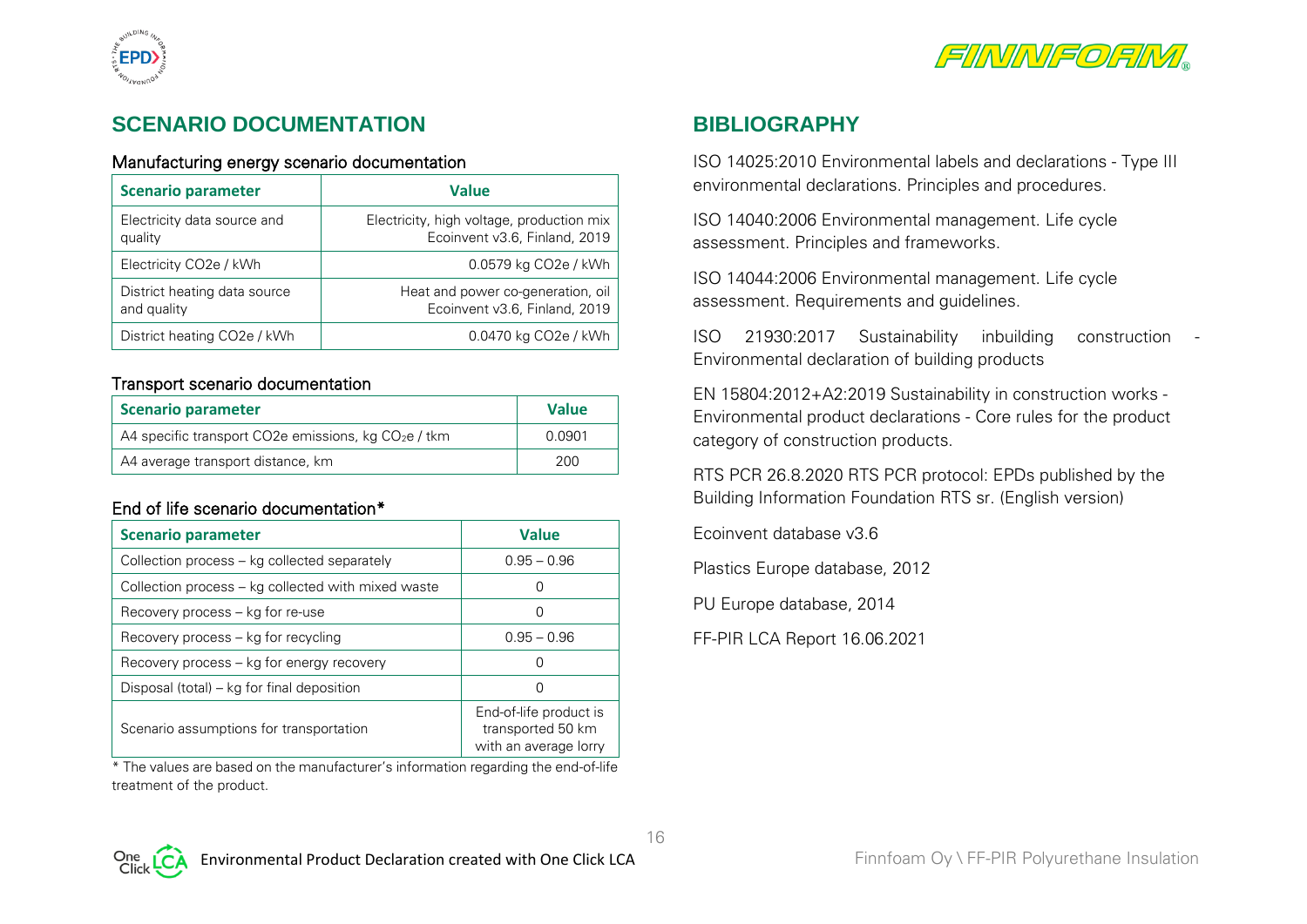



# **ANNEX-1: ENVIRONMENTAL IMPACTS - EN 15804+A1, CML / ISO 21930**

#### **FF-PIR WITH ALUMINIUM LAMINATE**

| Impact category                           | <b>Unit</b>                        | A1           | A <sub>2</sub> | A <sub>3</sub> | $A1-A3$      | A4       | <b>A5</b>  | <b>B1-B7</b> | C <sub>1</sub> | C2          |          | C4           |               |
|-------------------------------------------|------------------------------------|--------------|----------------|----------------|--------------|----------|------------|--------------|----------------|-------------|----------|--------------|---------------|
| Global warming potential                  | kg CO <sub>2</sub> e               | $2.73E + 00$ | 2.06E-01       | .72E-01        | $3.11E + 00$ | 1.83E-02 | <b>MND</b> | <b>MND</b>   | $0.00E + 00$   | 6.02E-03    | 5.67E-01 | $0.00E + 00$ | $-2.10E + 00$ |
| Depletion of stratospheric ozone          | kg CFC11e                          | 5.65E-08     | 3.81E-08       | 2.58E-08       | $.20E - 07$  | 3.45E-09 | <b>MND</b> | <b>MND</b>   | $0.00E + 00$   | 11E-09      | 6.47E-09 | $0.00E + 00$ | $-6.11E-08$   |
| Acidification                             | kg SO <sub>2</sub> e               | 7.94E-03     | 4.19E-04       | 6.03E-04       | 8.96E-03     | 3.76E-05 | MND        | <b>MND</b>   | $0.00E + 00$   | $.24E - 05$ | 4.88E-03 | $0.00E + 00$ | $-5.86E - 03$ |
| Eutrophication                            | kg $(PO4)3$ e                      | .86E-03      | 8.56E-05       | 2.41E-04       | 2.19E-03     | 7.59E-06 | <b>MND</b> | <b>MND</b>   | $0.00E + 00$   | 2.57E-06    | .96E-02  | $0.00E + 00$ | $-1.09E - 03$ |
| Photochemical ozone formation             | kg C <sub>2</sub> H <sub>4</sub> e | .26E-03      | 2.72E-05       | 4.17E-05       | $.33E-03$    | 2.38E-06 | <b>MND</b> | <b>MND</b>   | $0.00E + 00$   | 8.00E-07    | 2.26E-04 | $0.00E + 00$ | $-1.08E - 03$ |
| Abiotic depletion of non-fossil resources | kg Sbe                             | 3.09E-04     | 4.79E-06       | .16E-07        | 3.15E-04     | 3.15E-07 | <b>MND</b> | <b>MND</b>   | $0.00E + 00$   | $.52E-0$    | 7.52E-07 | $0.00E + 00$ | $-1.37E-04$   |
| Abiotic depletion of fossil resources     | MJ                                 | $6.92E + 01$ | $3.17E + 00$   | $5.32E + 00$   | $7.77E + 01$ | 2.87E-01 | <b>MND</b> | <b>MND</b>   | $0.00E + 00$   | 9.26E-02    | 5.92E-01 | $0.00E + 00$ | $-6.25E + 01$ |

# **FF-PIR WITH PLASTIC LAMINATE**

| Impact category                           | <b>Unit</b>                        | A <sub>1</sub> | A <sub>2</sub> | A <sub>3</sub> | $A1-A3$      | A4       | A <sub>5</sub> | <b>B1-B7</b> |              | C <sub>2</sub> |          | C <sub>4</sub> |               |
|-------------------------------------------|------------------------------------|----------------|----------------|----------------|--------------|----------|----------------|--------------|--------------|----------------|----------|----------------|---------------|
| Global warming potential                  | kg CO <sub>2</sub> e               | $2.33E + 00$   | 2.03E-01       | .72E-01        | $2.71E + 00$ | 1.83E-02 | <b>MND</b>     | <b>MND</b>   | $0.00E + 00$ | 6.01E-03       | 5.66E-01 | $0.00E + 00$   | $-2.10E + 00$ |
| Depletion of stratospheric ozone          | kg CFC11e                          | 2.99E-08       | 3.75E-08       | 2.58E-08       | 9.32E-08     | 3.45E-09 | <b>MND</b>     | <b>MND</b>   | $0.00E + 00$ | $.11E-0.9$     | 6.46E-09 | $0.00E + 00$   | $-6.10E-08$   |
| Acidification                             | kg SO <sub>2</sub> e               | 5.46E-03       | 4.13E-04       | 6.03E-04       | 6.48E-03     | 3.76E-05 | <b>MND</b>     | <b>MND</b>   | $0.00E + 00$ | .23E-05        | 4.87E-03 | $0.00E + 00$   | $-5.85E-03$   |
| Eutrophication                            | kg ( $PO4$ ) $^3$ e                | 8.86E-04       | 8.42E-05       | 2.41E-04       | $.21E - 0.3$ | 7.59E-06 | <b>MND</b>     | <b>MND</b>   | $0.00E + 00$ | 2.57E-06       | .96E-02  | $0.00E + 00$   | $-1.09E - 03$ |
| Photochemical ozone formation             | kg C <sub>2</sub> H <sub>4</sub> e | 1.18E-03       | 2.67E-05       | 4.17E-05       | .25E-03      | 2.38E-06 | <b>MND</b>     | <b>MND</b>   | $0.00E + 00$ | 7.98E-07       | 2.25E-04 | $0.00E + 00$   | $-1.07E-03$   |
| Abiotic depletion of non-fossil resources | kg Sbe                             | 5.87E-06       | 4.67E-06       | $.16E-07$      | 13E-05       | 3.15E-07 | <b>MND</b>     | <b>MND</b>   | $0.00E + 00$ | $.51E - 07$    | 7.50E-07 | $0.00E + 00$   | $-1.36E - 04$ |
| Abiotic depletion of fossil resources     | MJ                                 | $6.91E + 01$   | $3.13E + 00$   | $5.32E + 00$   | 7.76E+01     | 2.87E-01 | <b>MND</b>     | <b>MND</b>   | $0.00E + 00$ | 9.24E-02       | 5.91E-01 | $0.00E + 00$   | $-6.24E + 01$ |

#### **FF-PIR WITH FIRE RESISTANT**

| <b>Impact category</b>                    | Unit                                 | A1           | A2           | A <sub>3</sub> | $A1-A3$      | A4       | Α5         | <b>B1-B7</b> | C <sub>1</sub> | C2          |           | C4           |               |
|-------------------------------------------|--------------------------------------|--------------|--------------|----------------|--------------|----------|------------|--------------|----------------|-------------|-----------|--------------|---------------|
| Global warming potential                  | kg CO <sub>2</sub> e                 | $2.27E + 00$ | 2.77E-01     | 72E-01         | $2.72E + 00$ | 1.83E-02 | <b>MND</b> | <b>MND</b>   | $0.00E + 00$   | 6.06E-03    | $5.71E-0$ | $0.00E + 00$ | $-2.12E + 00$ |
| Depletion of stratospheric ozone          | kg CFC11e                            | 6.42E-08     | 5.10E-08     | 2.58E-08       | $1.41E-07$   | 3.45E-09 | <b>MND</b> | <b>MND</b>   | $0.00E + 00$   | $.12E-09$   | 6.52E-09  | $0.00E + 00$ | $-6.15E-08$   |
| Acidification                             | ka SO <sub>2</sub> e                 | .23E-03      | 5.63E-04     | 6.03E-04       | 8.40E-03     | 3.76E-05 | <b>MND</b> | <b>MND</b>   | $0.00E + 00$   | $.25E - 05$ | 4.92E-03  | $0.00E + 00$ | -5.90E-03     |
| Eutrophication                            | kg (PO <sub>4</sub> ) <sup>3</sup> e | .43E-03      | .15E-04      | 2.41E-04       | .79E-03      | 7.59E-06 | <b>MND</b> | <b>MND</b>   | $0.00E + 00$   | 2.59E-06    | .98E-02   | $0.00E + 00$ | $-1.10E-03$   |
| Photochemical ozone formation             | $kq$ $C_2H_4e$                       | 1.01E-03     | 3.67E-05     | 4.17E-05       | .09E-03      | 2.38E-06 | <b>MND</b> | <b>MND</b>   | $0.00E + 00$   | 8.06E-07    | 2.28E-04  | $0.00E + 00$ | $-1.08E - 03$ |
| Abiotic depletion of non-fossil resources | kg Sbe                               | $.06E-04$    | 6.86E-06     | $.16E-07$      | 1.14E-04     | 3.15E-07 | <b>MND</b> | <b>MND</b>   | $0.00E + 00$   | .53E-07     | 7.57E-07  | $0.00E + 00$ | $-1.38E - 04$ |
| Abiotic depletion of fossil resources     | MJ                                   | $6.05E + 01$ | $4.25E + 00$ | $5.32E + 00$   | $7.01E + 01$ | 2.87E-01 | <b>MND</b> | <b>MND</b>   | $0.00E + 00$   | 9.33E-02    | 5.96E-0   | $0.00E + 00$ | $-6.30E + 01$ |

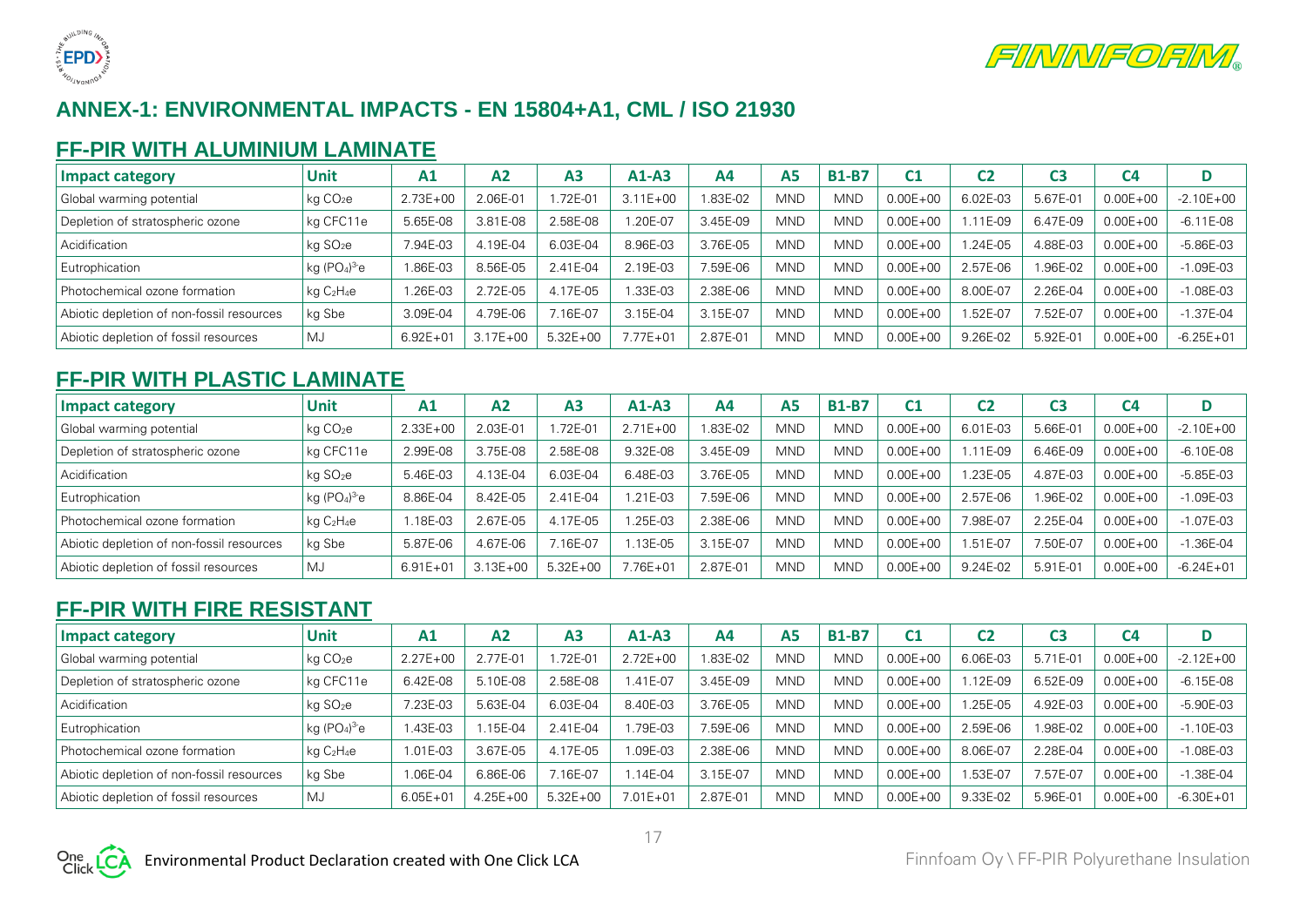



# **ANNEX-2: ENVIRONMENTAL IMPACTS - TRACI 2.1**

#### **FF-PIR WITH ALUMINIUM LAMINATE**

| Impact category                   | <b>Unit</b>          | A <sub>1</sub> | A2        | A <sub>3</sub> | $A1-A3$      | A4       | А5         | <b>B1-B7</b> |              | C2       |          | C <sub>4</sub> |               |
|-----------------------------------|----------------------|----------------|-----------|----------------|--------------|----------|------------|--------------|--------------|----------|----------|----------------|---------------|
| Global warming potential          | kg CO <sub>2</sub> e | 2.19E+00       | 2.06E-01  | .73E-01        | $2.57E + 00$ | 1.83E-02 | <b>MND</b> | <b>MND</b>   | $0.00E + 00$ | 6.01E-03 | 5.70E-01 | $0.00E + 00$   | $-1.60E + 00$ |
| Ozone depletion                   | kg CFC11e            | 6.54E-08       | 5.07E-08  | 3.15E-08       | .48E-07      | 4.60E-09 | <b>MND</b> | <b>MND</b>   | $0.00E + 00$ | .47E-09  | 8.41E-09 | $0.00E + 00$   | $-6.86E-08$   |
| Acidification                     | kg SO <sub>2</sub> e | 6.60E-03       | 7.47E-04  | 6.06E-04       | 7.95E-03     | 6.76E-05 | <b>MND</b> | <b>MND</b>   | $0.00E + 00$ | 2.17E-05 | 6.13E-03 | $0.00E + 00$   | $-4.73E-03$   |
| Eutrophication                    | kg Ne                | 4.61E-04       | $.05E-04$ | .73E-05        | 6.43E-04     | 9.50E-06 | <b>MND</b> | <b>MND</b>   | $0.00E + 00$ | 3.07E-06 | 6.90E-04 | $0.00E + 00$   | $-3.37E-04$   |
| Photochemical smog formation      | kg O <sub>3</sub> e  | 9.43E-02       | .63E-02   | 7.88E-03       | $.18E - 01$  | .48E-03  | <b>MND</b> | <b>MND</b>   | $0.00E + 00$ | 4.69E-04 | 1.71E-01 | $0.00E + 00$   | $-7.46E - 02$ |
| Depletion of non-renewable energy | MJ                   | $6.65E + 00$   | 4.54E-01  | 2.77E-01       | 7.38E+00     | 4.11E-02 | <b>MND</b> | <b>MND</b>   | $0.00E + 00$ | .32E-02  | 8.32E-02 | $0.00E + 00$   | $-5.92E + 00$ |

## **FF-PIR WITH PLASTIC LAMINATE**

| Impact category                   | Unit                 | A <sub>1</sub> | A <sub>2</sub> | A <sub>3</sub> | $A1-A3$      | Α4       | A <sub>5</sub> | <b>B1-B7</b> |              | C2        |          | C4           |               |
|-----------------------------------|----------------------|----------------|----------------|----------------|--------------|----------|----------------|--------------|--------------|-----------|----------|--------------|---------------|
| Global warming potential          | kg CO <sub>2</sub> e | 1.76E+00       | 2.02E-01       | .73E-01        | $2.14E + 00$ | 1.83E-02 | <b>MND</b>     | <b>MND</b>   | $0.00E + 00$ | 5.99E-03  | 5.69E-01 | $0.00E + 00$ | $-1.60E + 00$ |
| Ozone depletion                   | kg CFC11e            | 3.14E-08       | 5.00E-08       | 3.15E-08       | .13E-07      | 4.60E-09 | <b>MND</b>     | <b>MND</b>   | $0.00E + 00$ | .47E-09   | 8.40E-09 | $0.00E + 00$ | $-6.85E-08$   |
| Acidification                     | kg SO <sub>2</sub> e | 3.83E-03       | 7.36E-04       | 6.06E-04       | 5.17E-03     | 6.76E-05 | <b>MND</b>     | <b>MND</b>   | $0.00E + 00$ | 2.17E-05  | 6.11E-03 | $0.00E + 00$ | -4.72E-03     |
| Eutrophication                    | kg Ne                | 2.09E-04       | 1.04E-04       | .73E-05        | 3.90E-04     | 9.50E-06 | <b>MND</b>     | <b>MND</b>   | $0.00E + 00$ | 3.06E-06  | 6.88E-04 | $0.00E + 00$ | $-3.37E-04$   |
| Photochemical smog formation      | kg O <sub>3e</sub>   | 6.40E-02       | 1.60E-02       | 88E-03         | 8.79E-02     | .48E-03  | <b>MND</b>     | <b>MND</b>   | $0.00E + 00$ | 4.68E-04  | .70E-01  | $0.00E + 00$ | -7.45E-02     |
| Depletion of non-renewable energy | MJ                   | $7.11E + 00$   | 4.47E-01       | 2.77E-01       | $7.83E + 00$ | 4.11E-02 | <b>MND</b>     | <b>MND</b>   | $0.00E + 00$ | $.32E-02$ | 8.30E-02 | $0.00E + 00$ | $-5.91E+00$   |

# **FF-PIR WITH FIRE RESISTANT**

| Impact category                   | <b>Unit</b>          | A <sub>1</sub> | Α2       | A <sub>3</sub> | $A1-A3$      | Α4       | A <sub>5</sub> | <b>B1-B7</b> |              | C2       |             | C <sub>4</sub> |               |
|-----------------------------------|----------------------|----------------|----------|----------------|--------------|----------|----------------|--------------|--------------|----------|-------------|----------------|---------------|
| Global warming potential          | kg CO <sub>2</sub> e | $1.80E + 00$   | .77E-01  | .73E-01        | $2.25E + 00$ | .83E-02  | <b>MND</b>     | <b>MND</b>   | $0.00E + 00$ | 6.05E-03 | 5.74E-01    | $0.00E + 00$   | $-1.62E + 00$ |
| Ozone depletion                   | kg CFC11e            | 7.82E-08       | 6.80E-08 | 3.15E-08       | .78E-07      | 4.60E-09 | <b>MND</b>     | <b>MND</b>   | $0.00E + 00$ | .49E-09  | 8.48E-09    | $0.00E + 00$   | $-6.91E-08$   |
| Acidification                     | kg SO <sub>2</sub> e | 5.96E-03       | 1.00E-03 | 6.06E-04       | 7.57E-03     | 6.76E-05 | <b>MND</b>     | <b>MND</b>   | $0.00E + 00$ | 2.19E-05 | 6.17E-03    | $0.00E + 00$   | $-4.76E-03$   |
| Eutrophication                    | kg Ne                | 4.01E-04       | 1.41E-04 | .73E-05        | 6.19E-04     | 9.50E-06 | <b>MND</b>     | <b>MND</b>   | $0.00E + 00$ | 3.09E-06 | 6.95E-04    | $0.00E + 00$   | $-3.40E - 04$ |
| Photochemical smog formation      | kg O <sub>3</sub> e  | 9.28E-02       | 2.18E-02 | 7.88E-03       | $.22E - 01$  | .48E-03  | <b>MND</b>     | <b>MND</b>   | $0.00E + 00$ | 4.73E-04 | $.72E - 01$ | $0.00E + 00$   | $-7.52E - 02$ |
| Depletion of non-renewable energy | MJ                   | $6.13E + 00$   | 6.09E-01 | 2.77E-01       | $7.02E + 00$ | 4.11E-02 | MND            | <b>MND</b>   | $0.00E + 00$ | .33E-02  | 8.38E-02    | $0.00E + 00$   | $-5.96E + 00$ |